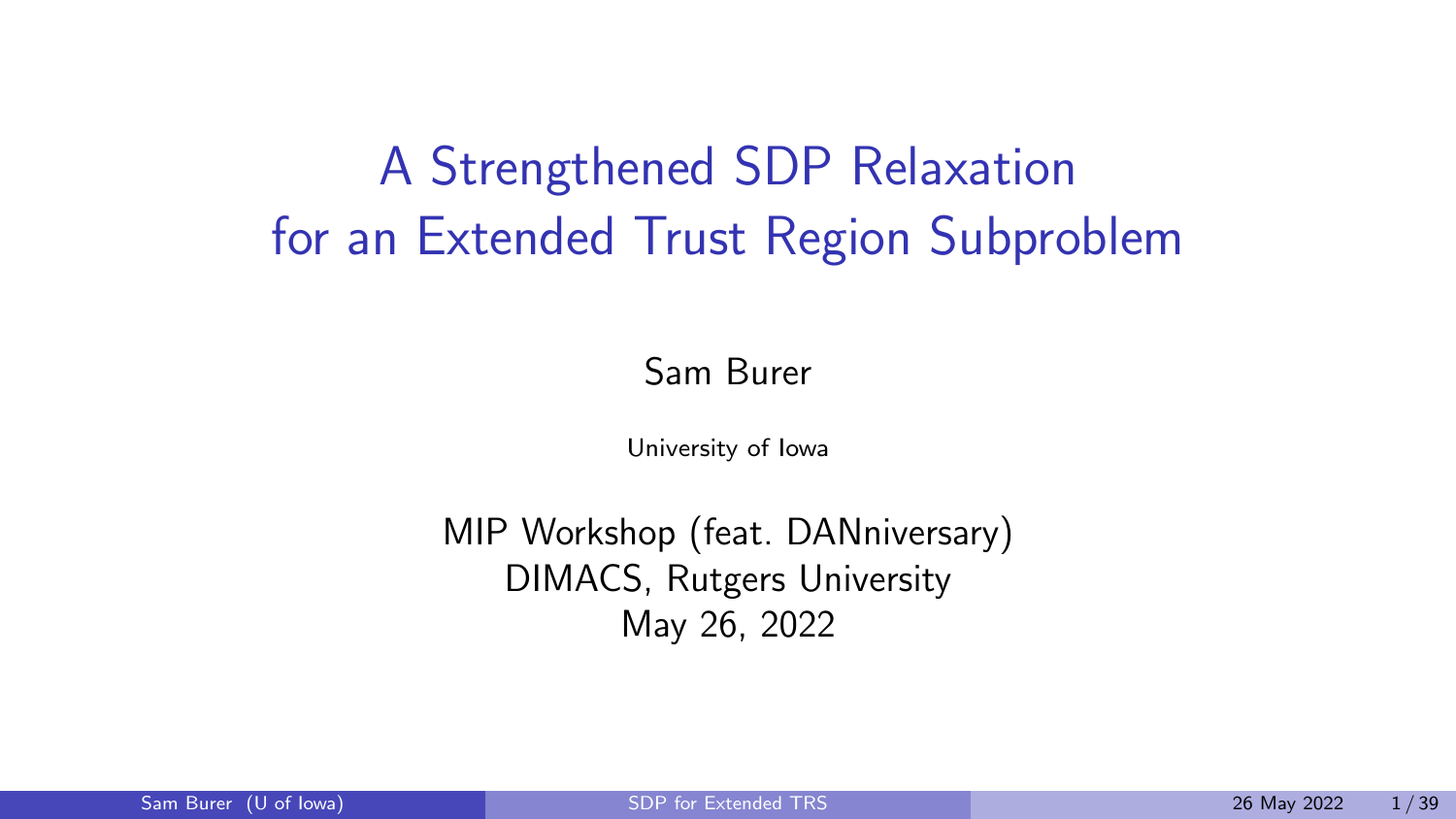# Joint Work With



Anders Eltved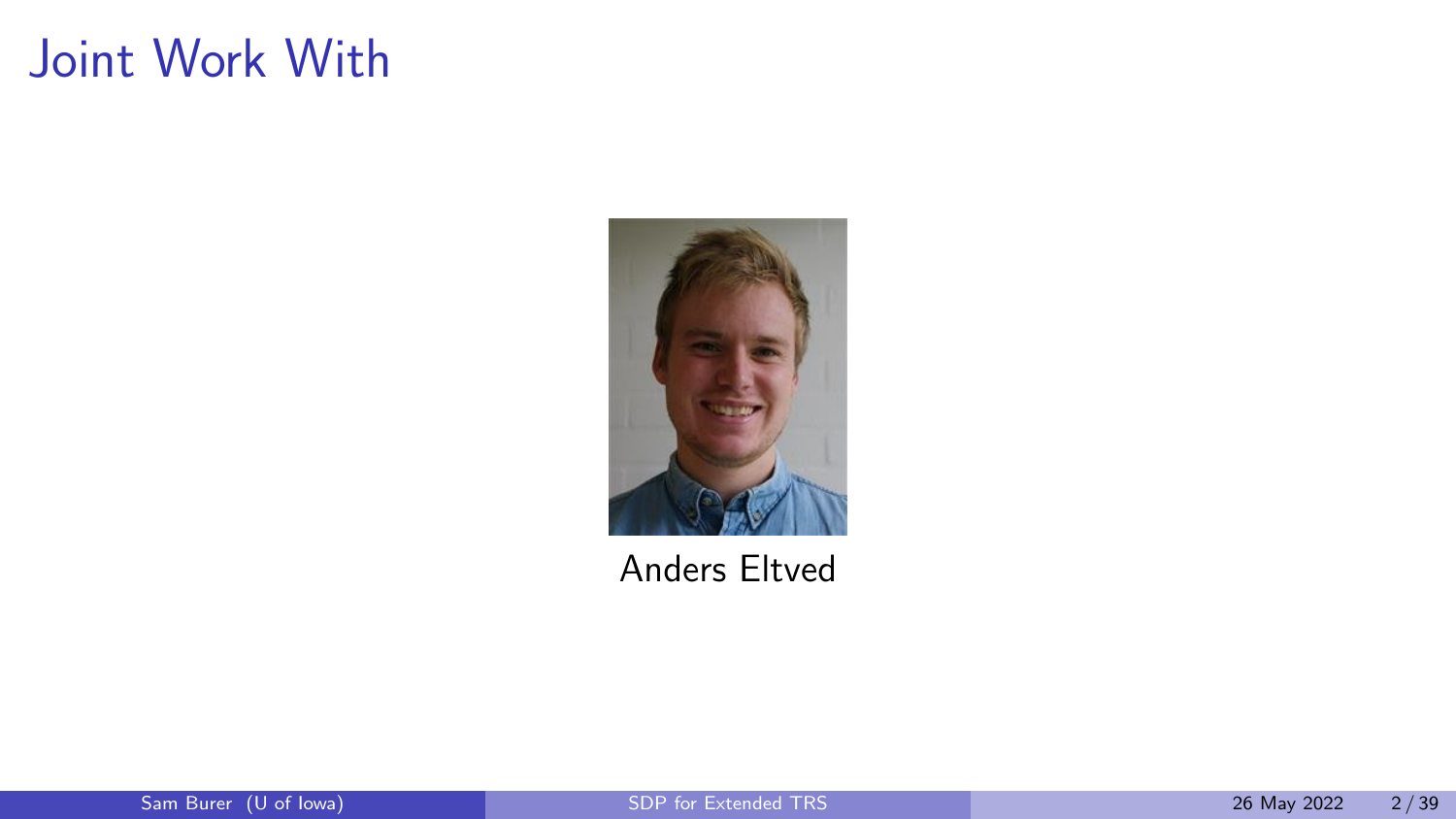# <span id="page-2-0"></span>**Outline**

#### 1 [Introduction](#page-2-0)

- 2 [A New Class of Cuts](#page-22-0)
- <sup>3</sup> [A Bit of Computation](#page-41-0)

#### **[Applications](#page-44-0)**

#### <sup>5</sup> [Conclusions](#page-52-0)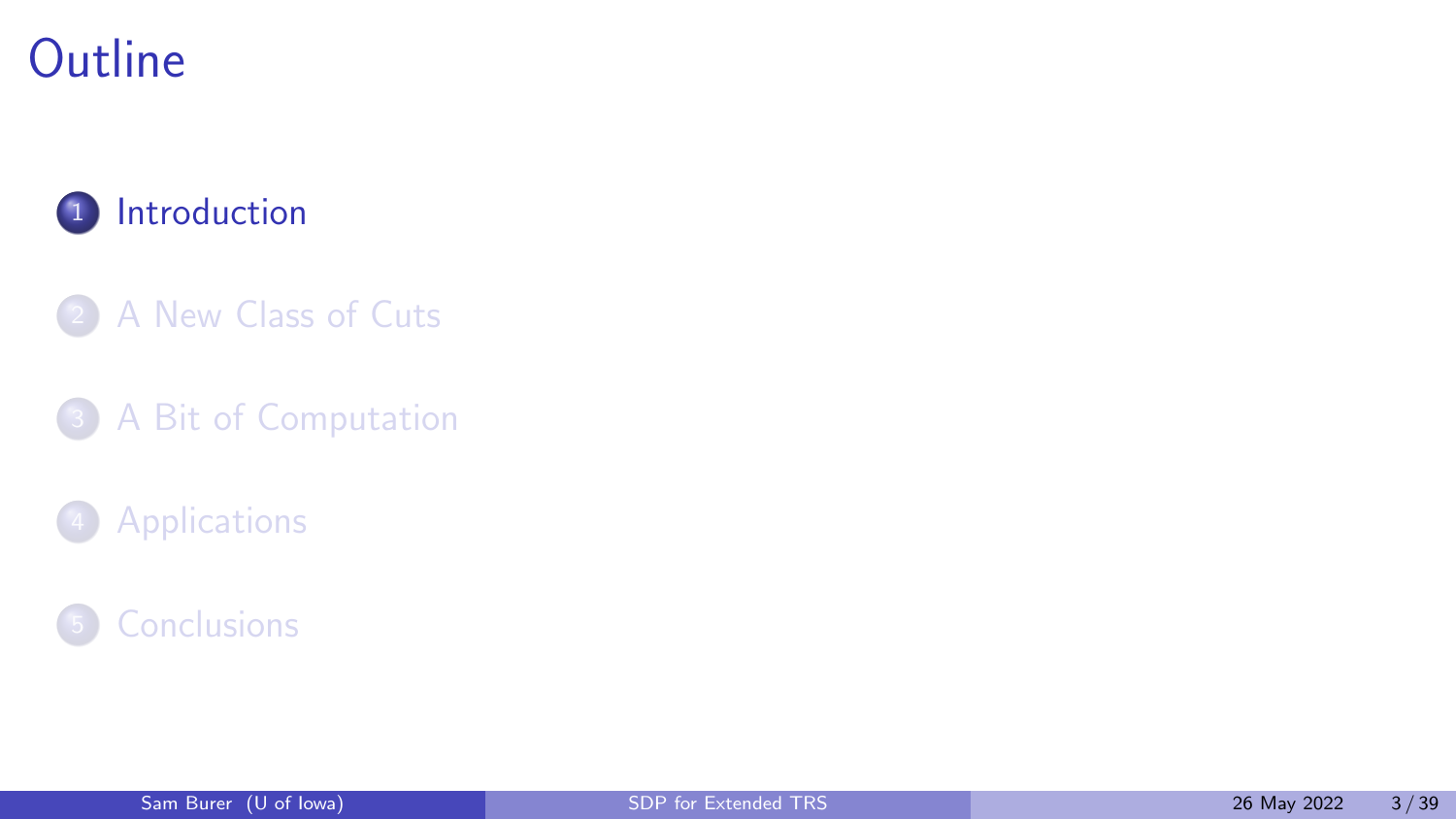# Non-Convex Mixed-Integer Quadratic Programming

$$
\min_{x \in \mathbb{R}^n} \quad x^T H_0 x + 2 g_0^T x + f_0
$$
\n
$$
\text{s.t.} \quad x^T H_i x + 2 g_i^T x + f_i \leq 0 \quad \forall \ i \in I
$$
\n
$$
l \leq x \leq u \quad x_J \in \mathbb{Z}^{|J|}
$$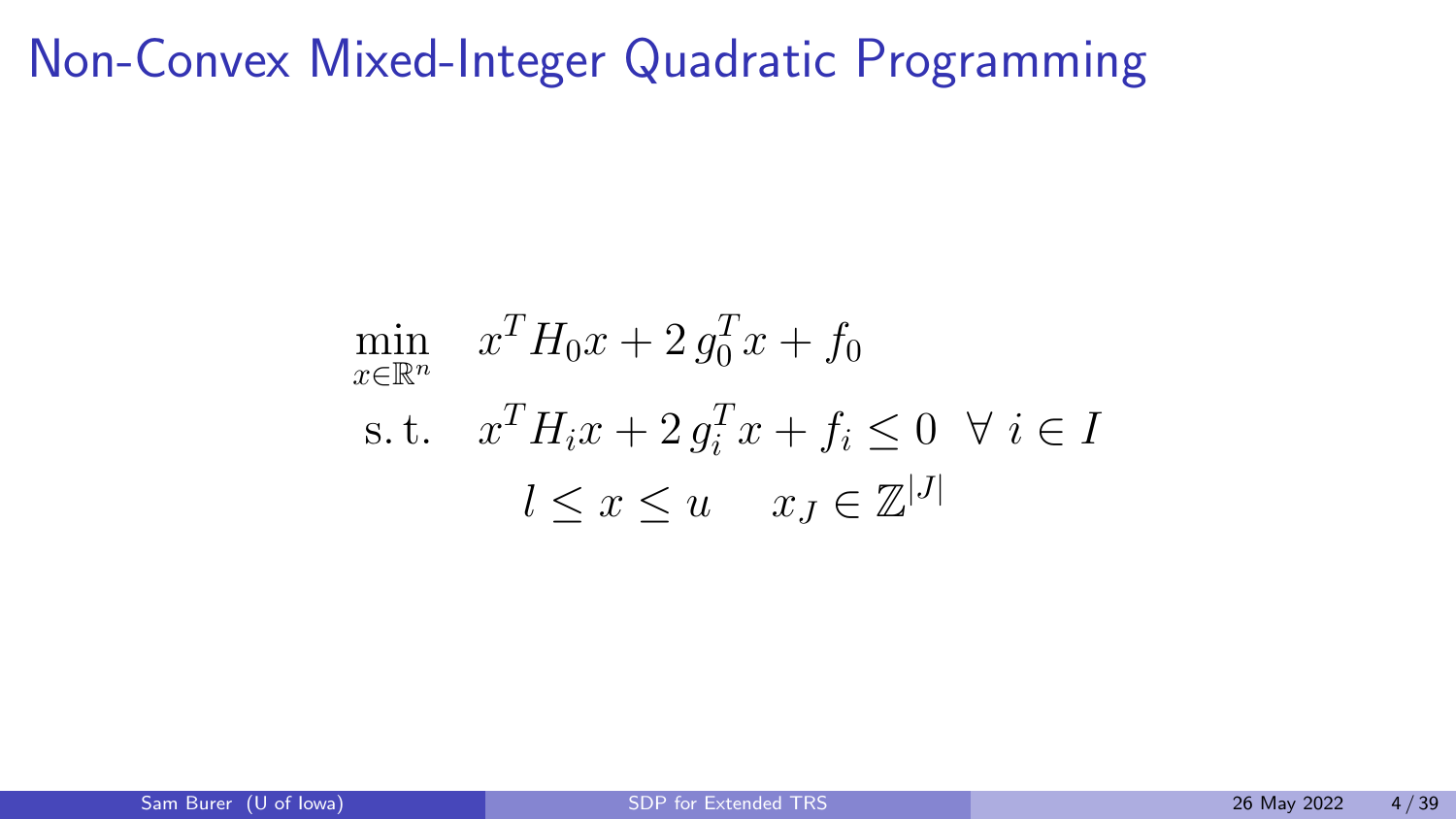Trust Region Subproblem (TRS)

$$
\min_{x \in \mathbb{R}^n} \quad x^T H_0 x + 2 \, g_0^T x + f_0
$$
\n
$$
\text{s.t.} \quad ||x|| \le 1
$$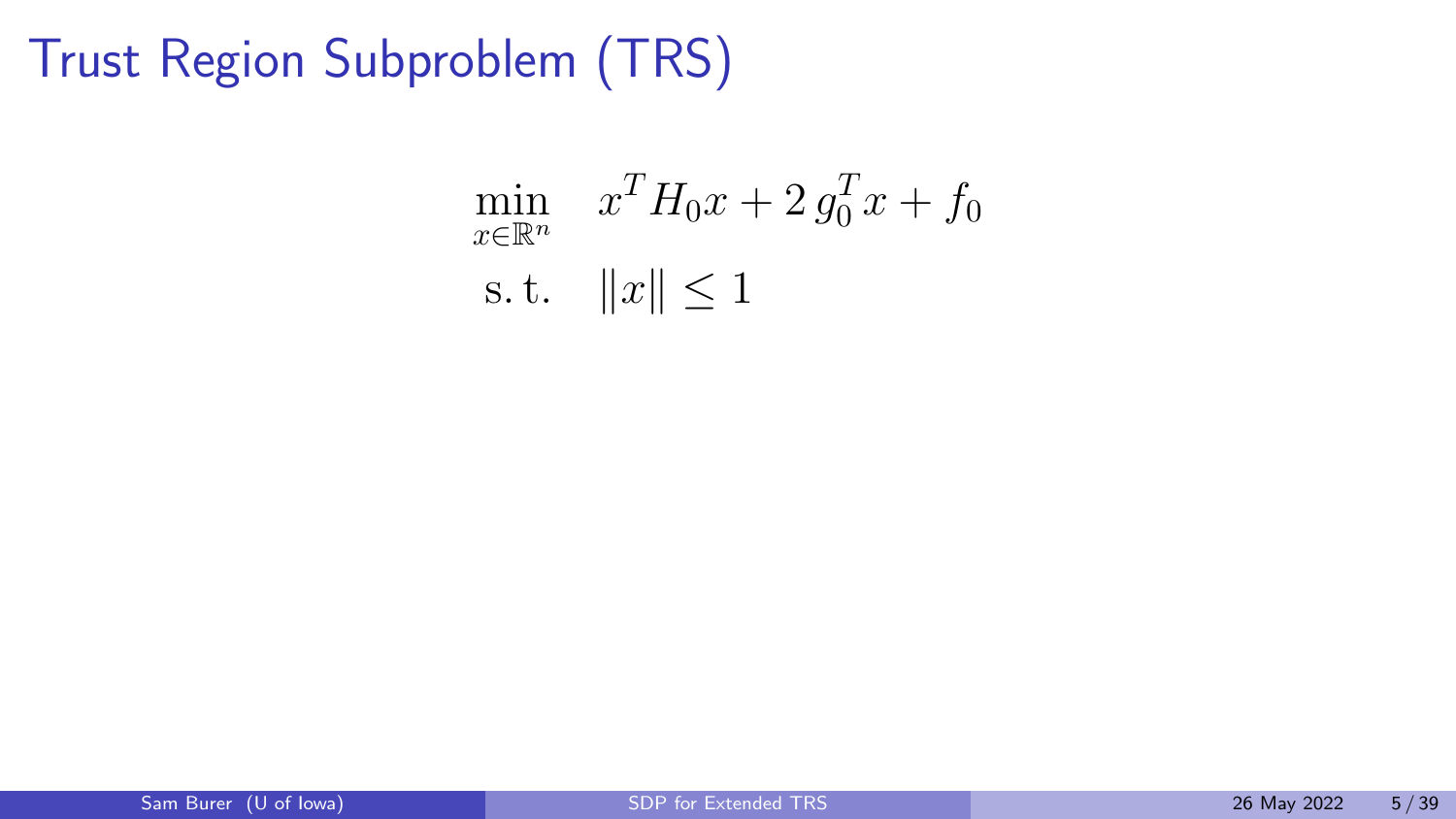Trust Region Subproblem (TRS)

$$
\min_{x \in \mathbb{R}^n} \quad x^T H_0 x + 2 g_0^T x + f_0
$$
  
s.t.  $||x|| \le 1$ 

Fact: TRS is polynomial-time solvable. In particular, its Shor SDP relaxation is exact because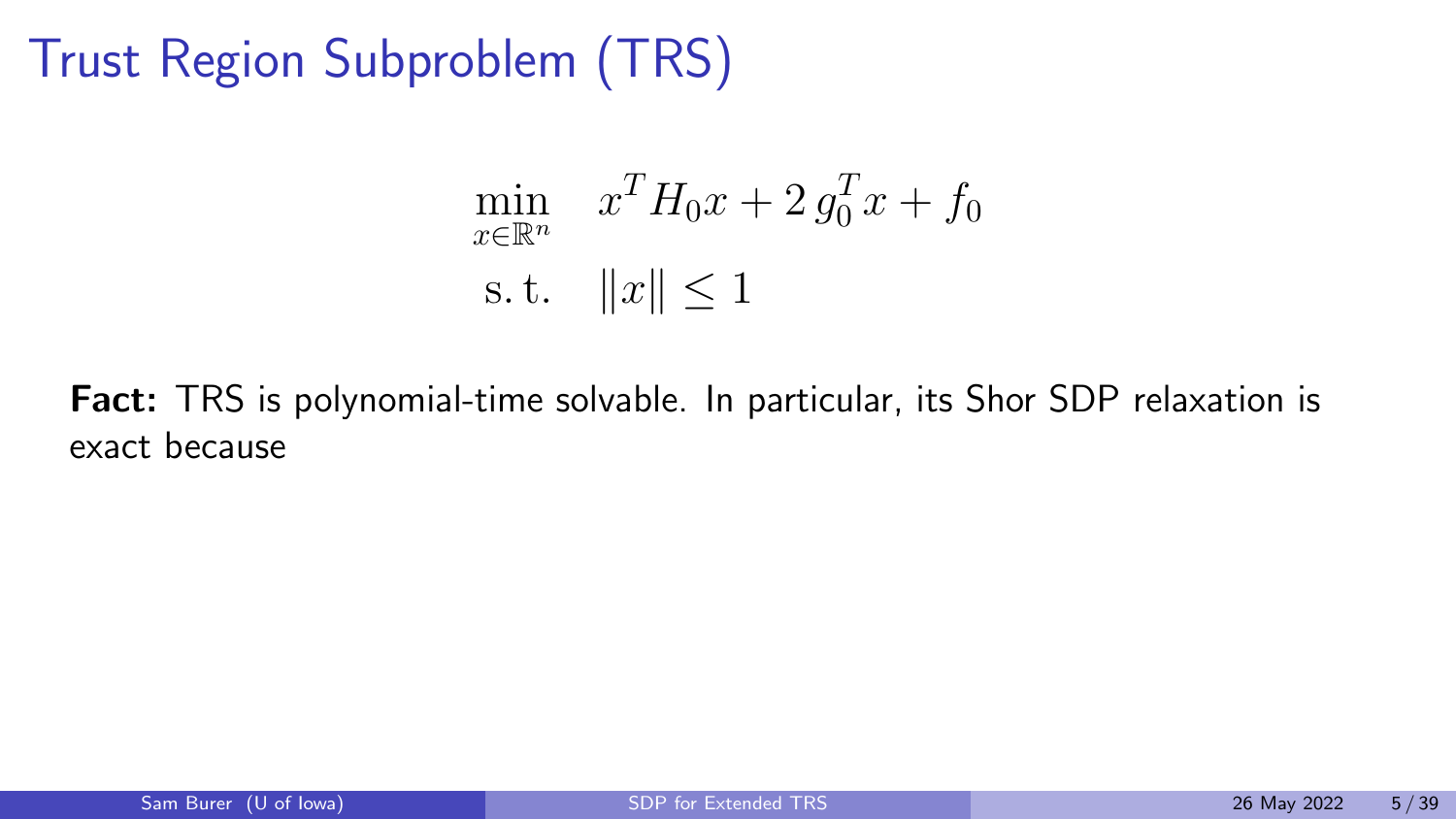Trust Region Subproblem (TRS)

$$
\min_{x \in \mathbb{R}^n} \quad x^T H_0 x + 2 g_0^T x + f_0
$$
  
s.t.  $||x|| \le 1$ 

Fact: TRS is polynomial-time solvable. In particular, its Shor SDP relaxation is exact because

$$
CH := \text{conv}\left\{ (x, xx^T) : ||x|| \le 1 \right\}
$$

$$
= \left\{ (x, X) : \text{trace}(X) \le 1, \begin{pmatrix} 1 & x^T \\ x & X \end{pmatrix} \ge 0 \right\}
$$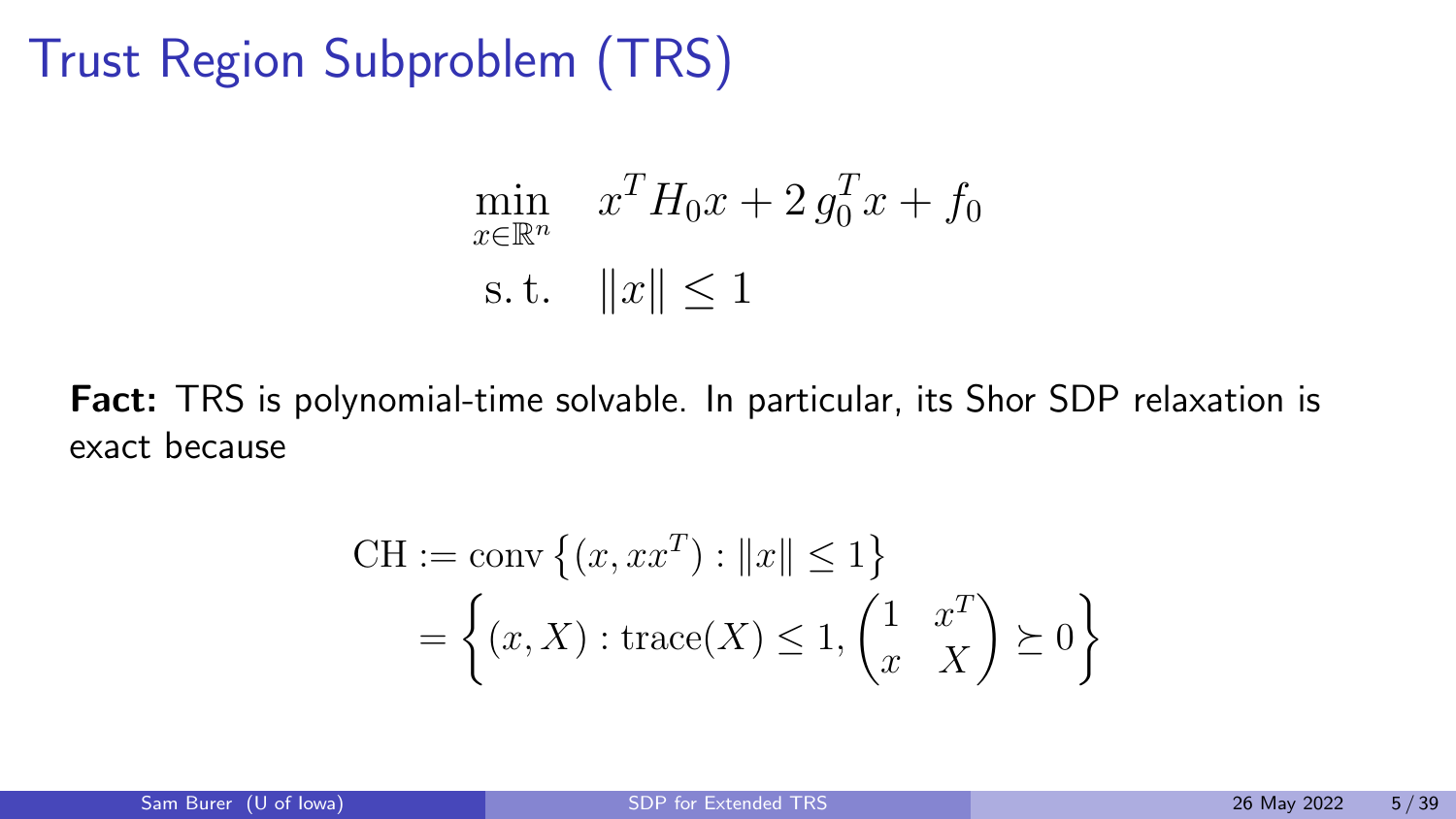# Extended Trust Region Subproblem (ETRS)

$$
\min_{x \in \mathbb{R}^n} x^T H_0 x + 2 g_0^T x + f_0
$$
\n
$$
\text{s.t.} \quad ||x|| \le 1
$$
\n(additional quadratic constraints)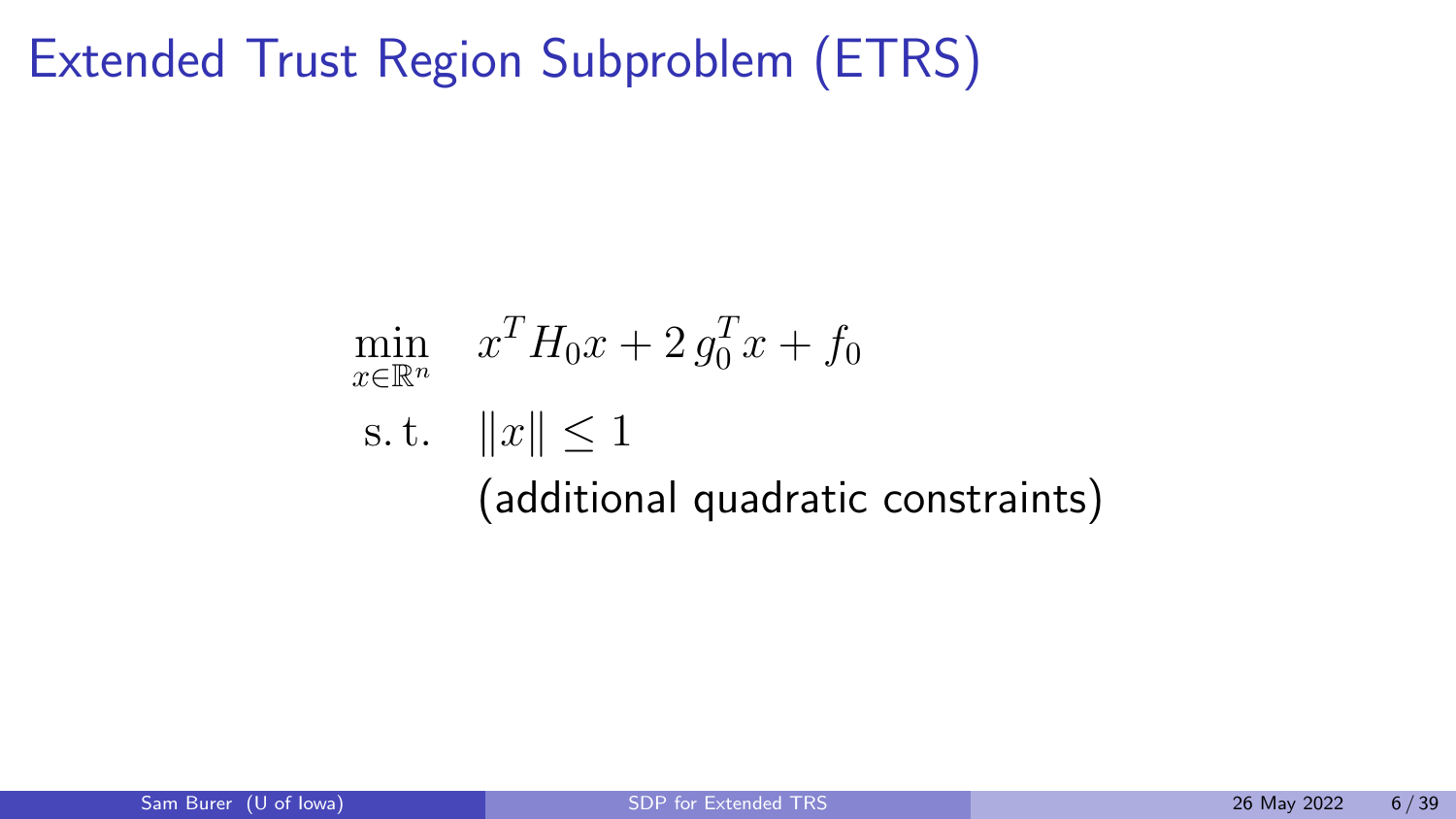# Dan's ETRS Result (2016)

To describe our main result suppose that for  $0 \leq i \leq p$ ,  $q_i(x)$  is a quadratic, over  $x \in \mathbb{R}^n$ . We consider the problem

```
\min\{q_0(x): q_i(x) \leq 0, 1 \leq i \leq p\}(1.2)
```
and prove the following.

THEOREM 1.2. For each fixed integer  $p > 1$  there is an algorithm with the following properties. Given a problem of the form (1.2) where at least one of the  $g_i(x)$ with  $i \geq 1$  is strictly convex, and  $0 \lt \epsilon \lt 1$ , the algorithm either

 $(1)$  proves that problem  $(1.2)$  is infeasible,

 $or$ 

(2) computes an  $\epsilon$ -feasible vector  $\hat{x}$  such that there exists no feasible x with  $g_0(x)$  $q(\hat{x}) - \epsilon.$ 

Under Assumption 1 the algorithm runs in polynomial time.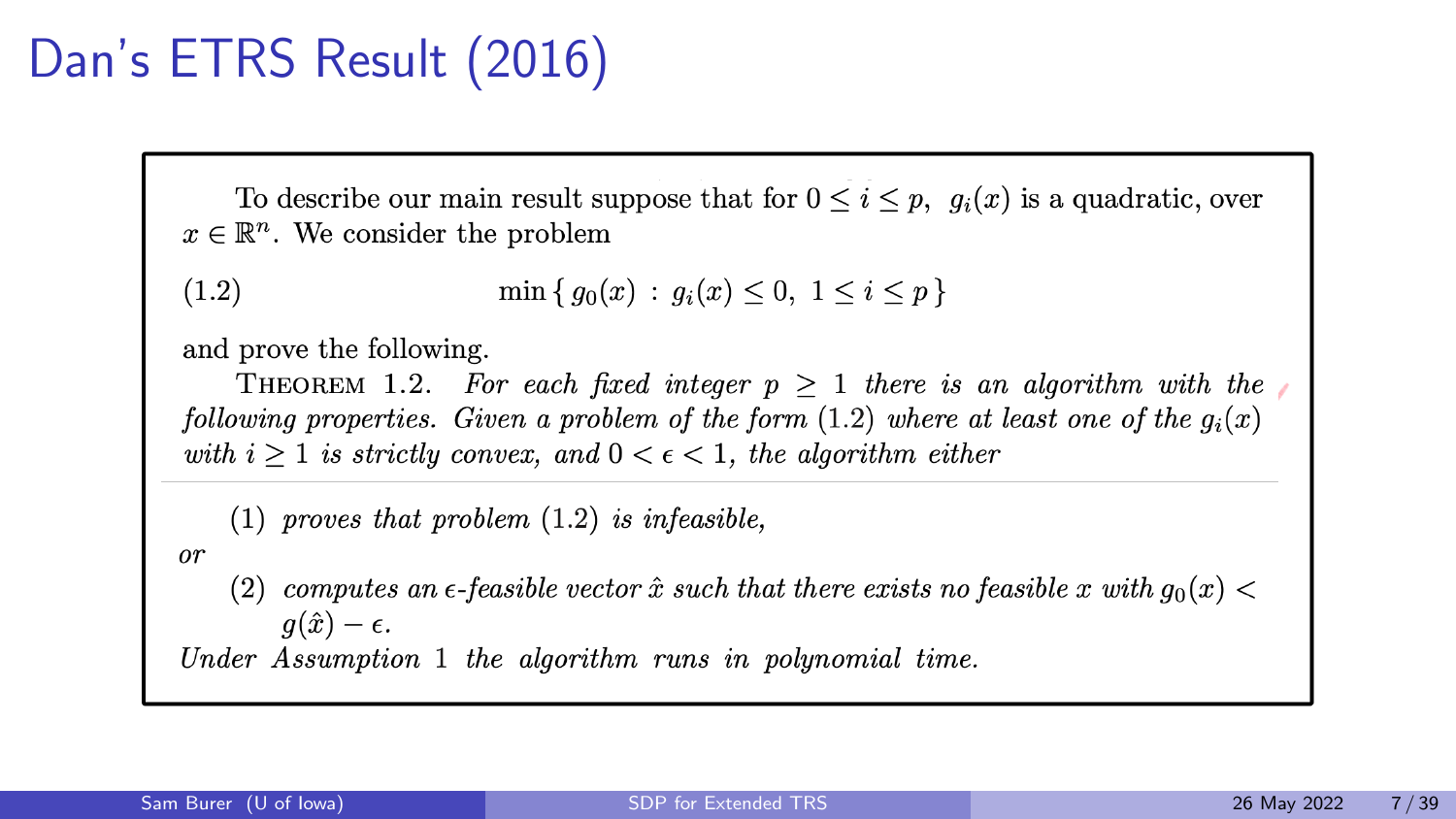Sakaue et al (2016):

"Unfortunately, however, Bienstock's polynomial-time algorithm does not appear to be very practical, because [Barvinok's] polynomial-time feasibility algorithm [which Bienstock uses] looks difficult to implement."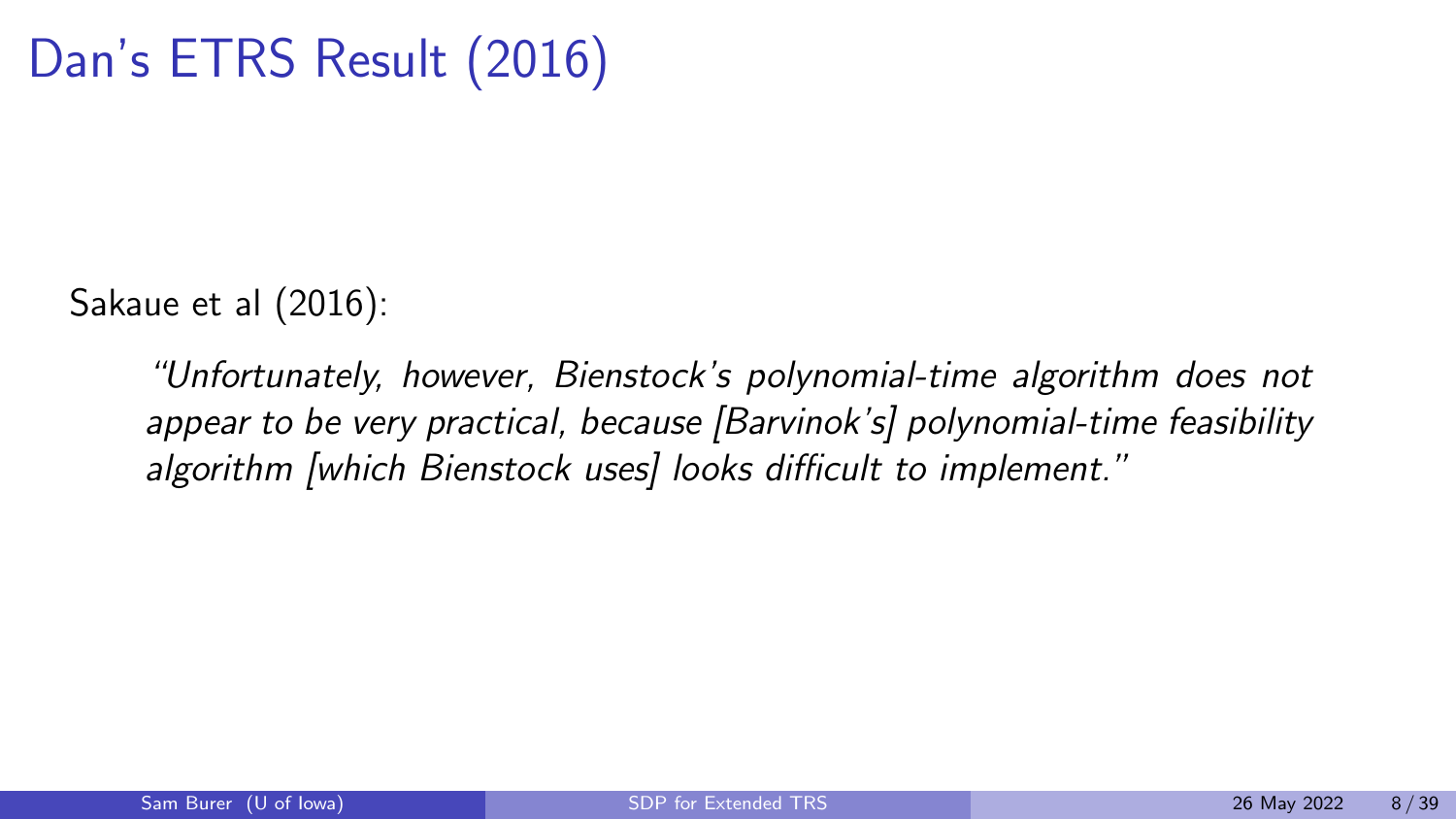## Does ETRS Have an Exact SDP Relaxation?

$$
CH := \text{conv}\left\{ (x, xx^T) : \begin{array}{c} \|x\| \le 1 \\ (\text{add'} I \text{ quad constraints}) \end{array} \right\}
$$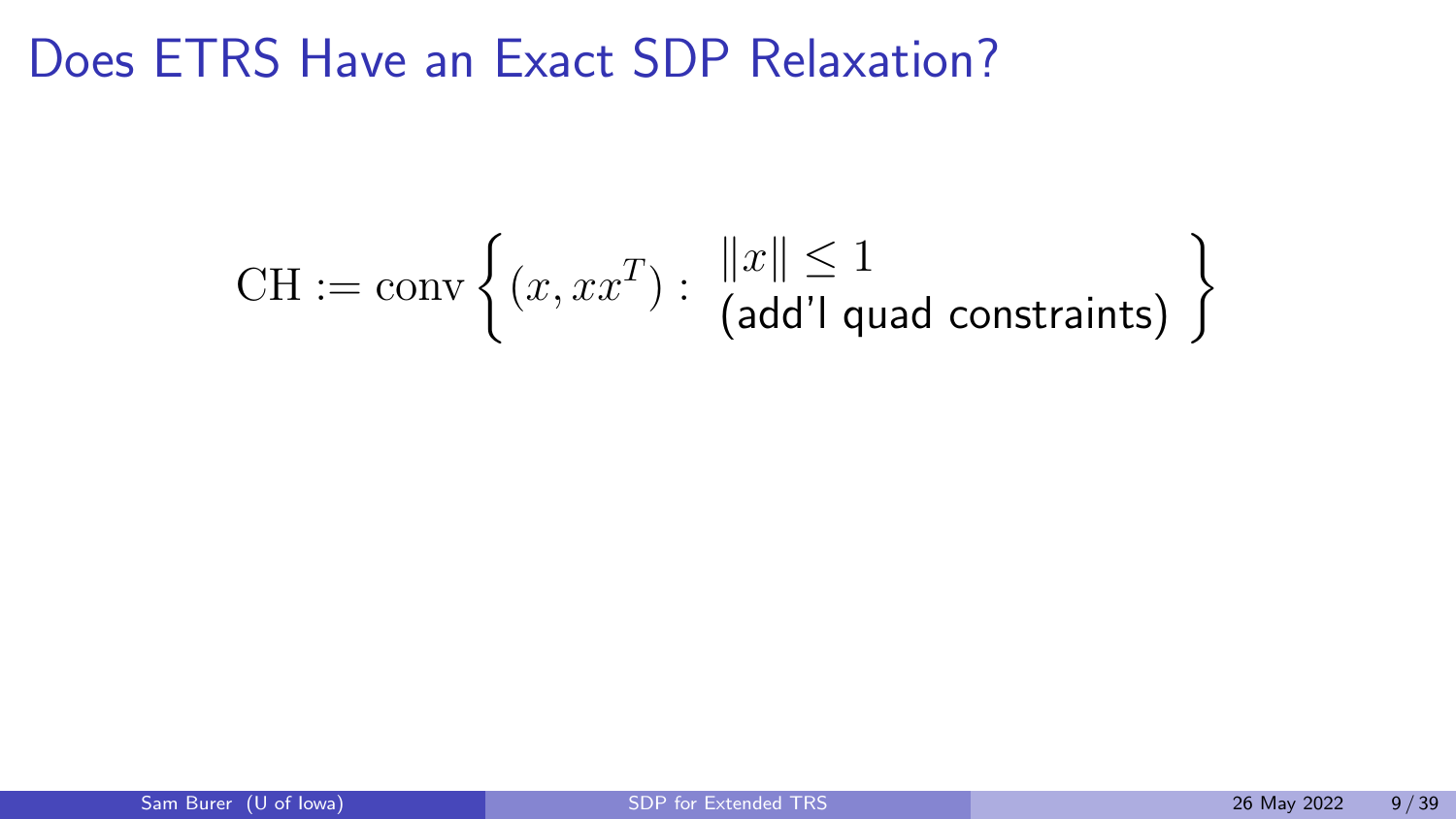## Does ETRS Have an Exact SDP Relaxation?

$$
CH := conv \left\{ (x, xx^T) : \begin{array}{c} \|x\| \le 1 \\ (add'l \text{ quad constraints}) \end{array} \right\}
$$

#### (Prefer to work in the space  $(x, xx^T)$ )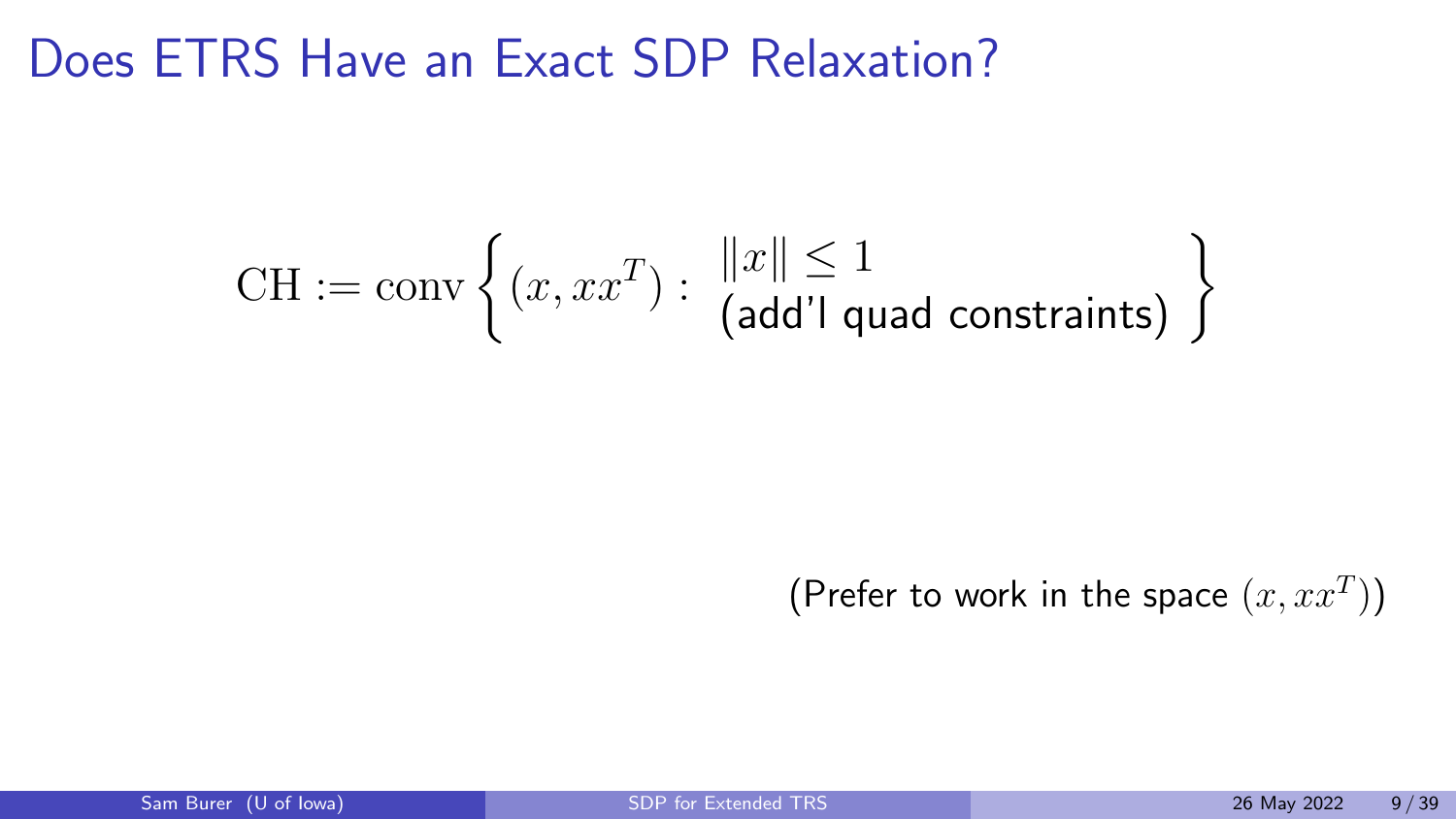#### The Swiss-Cheese Result

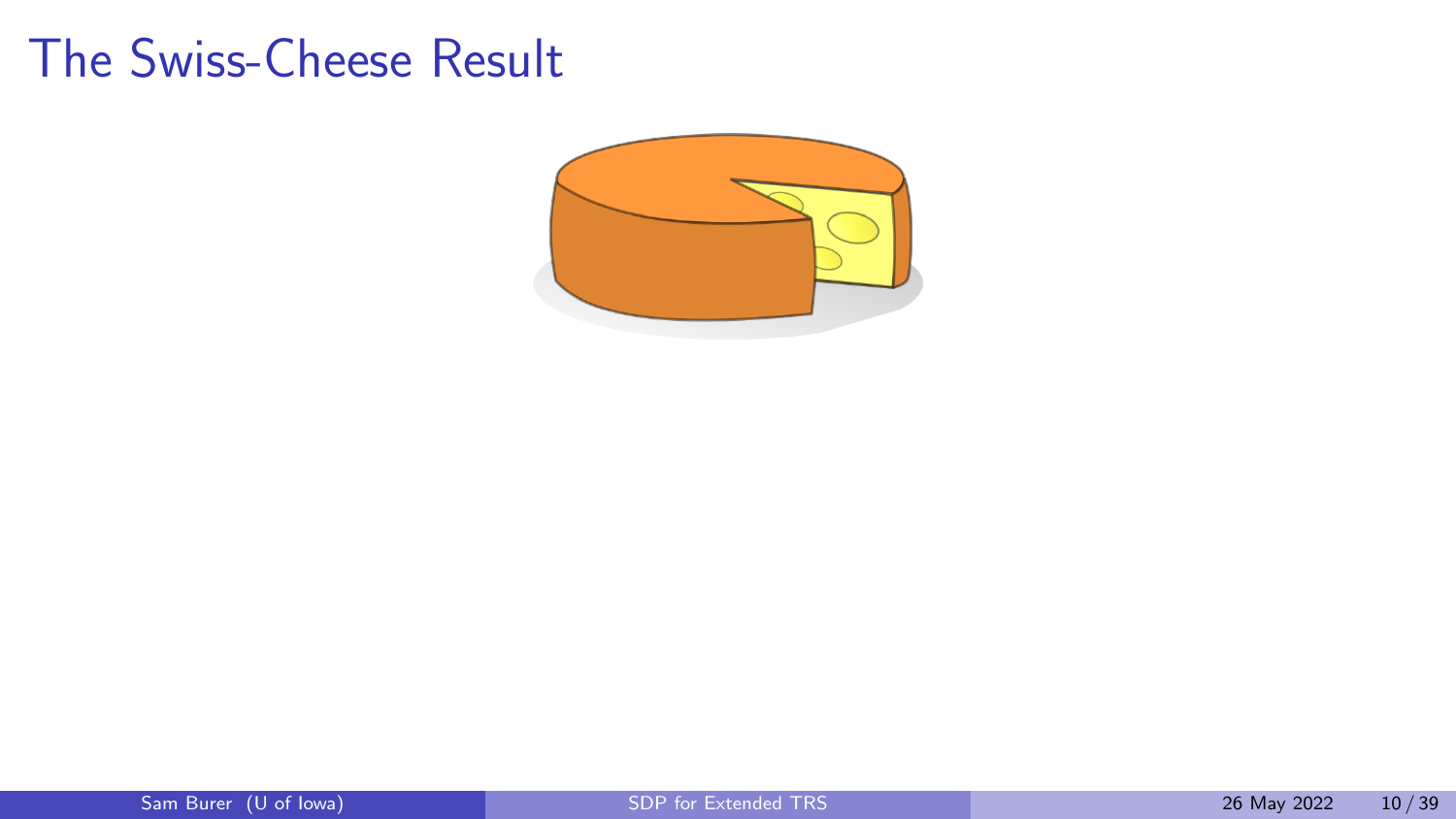### The Swiss-Cheese Result



#### Theorem (Yang-B-Anstreicher 2018)

Starting from the unit ball, remove finitely many ellipsoids and half-spaces. If these deletions are "nonintersecting," then CH has a polynomially sized representation using SDP, RLT, and SOCRLT constraints.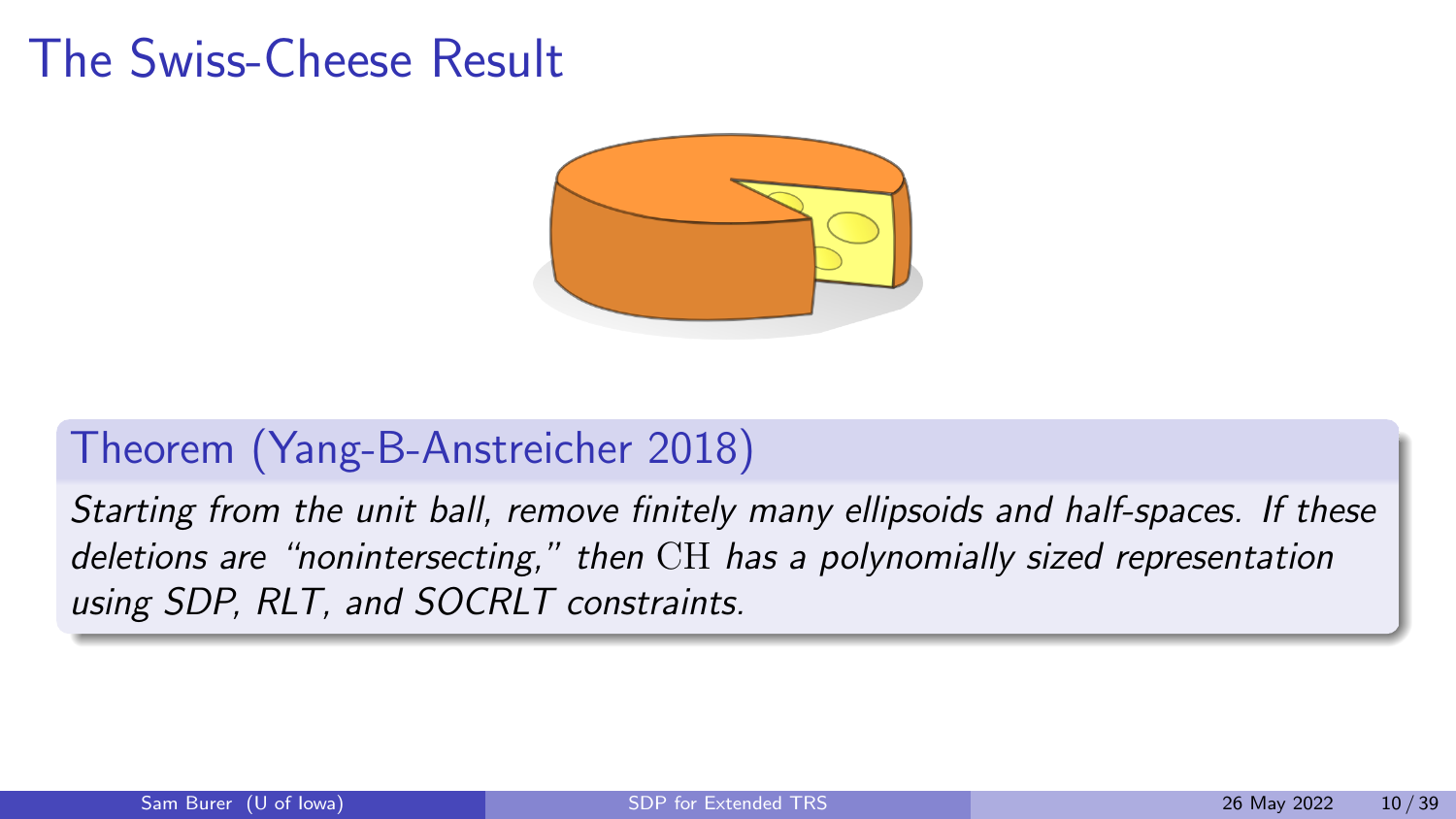### The Swiss-Cheese Result



#### Theorem (Yang-B-Anstreicher 2018)

Starting from the unit ball, remove finitely many ellipsoids and half-spaces. If these deletions are "nonintersecting," then CH has a polynomially sized representation using SDP, RLT, and SOCRLT constraints.

(Will define these constraint types later)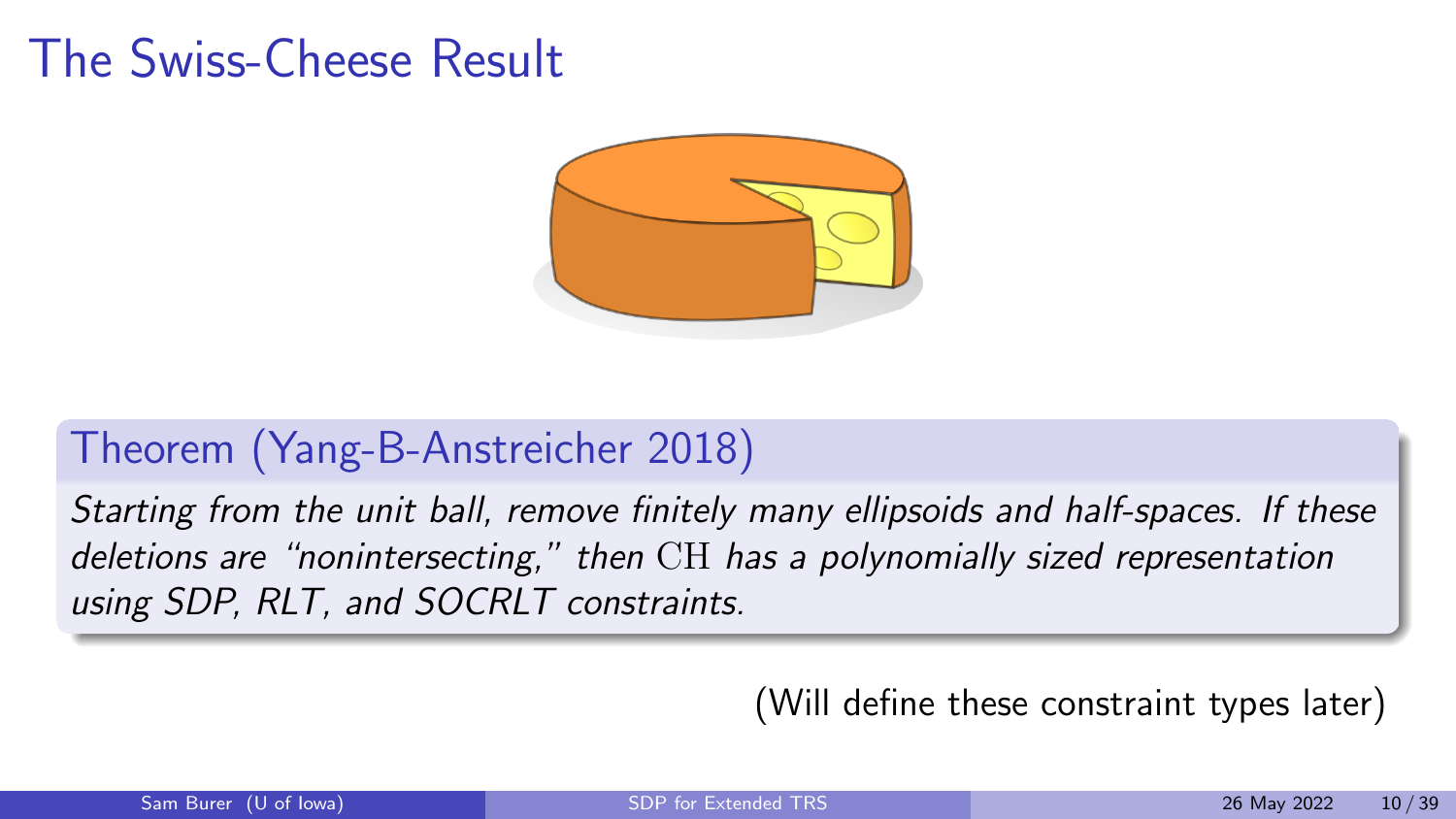## On the Other Hand: An Elusive Result

CH := conv 
$$
\left\{ (x, xx^T) : \frac{\|x\| \le 1}{\|Hx - c\| \le \rho} \right\}
$$

- This is the CDT (Celis-Dennis-Tapia) problem
- Also called TTRS for "two TRS"
- In this case, CH does not have a known representation (even when either  $H = I$  or  $c = 0$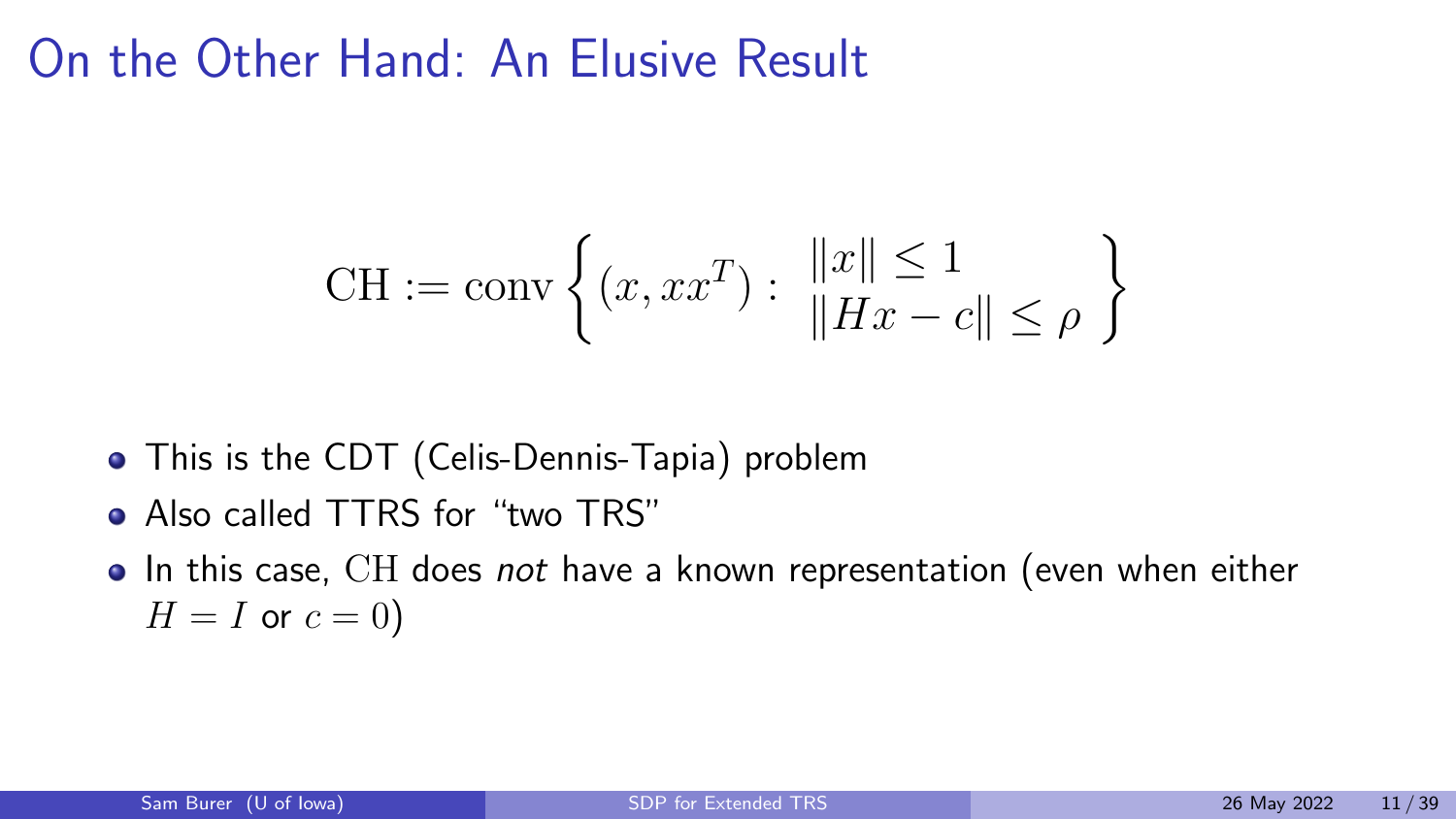# Our ETRS

$$
\min_{x \in \mathbb{R}^n} \quad x^T H_0 x + 2 g_0^T x + f_0
$$
\n
$$
\text{s.t.} \quad r \le \|x\| \le R
$$
\n
$$
\|x\| \le b^T x
$$
\n
$$
l \le s^T x \le u
$$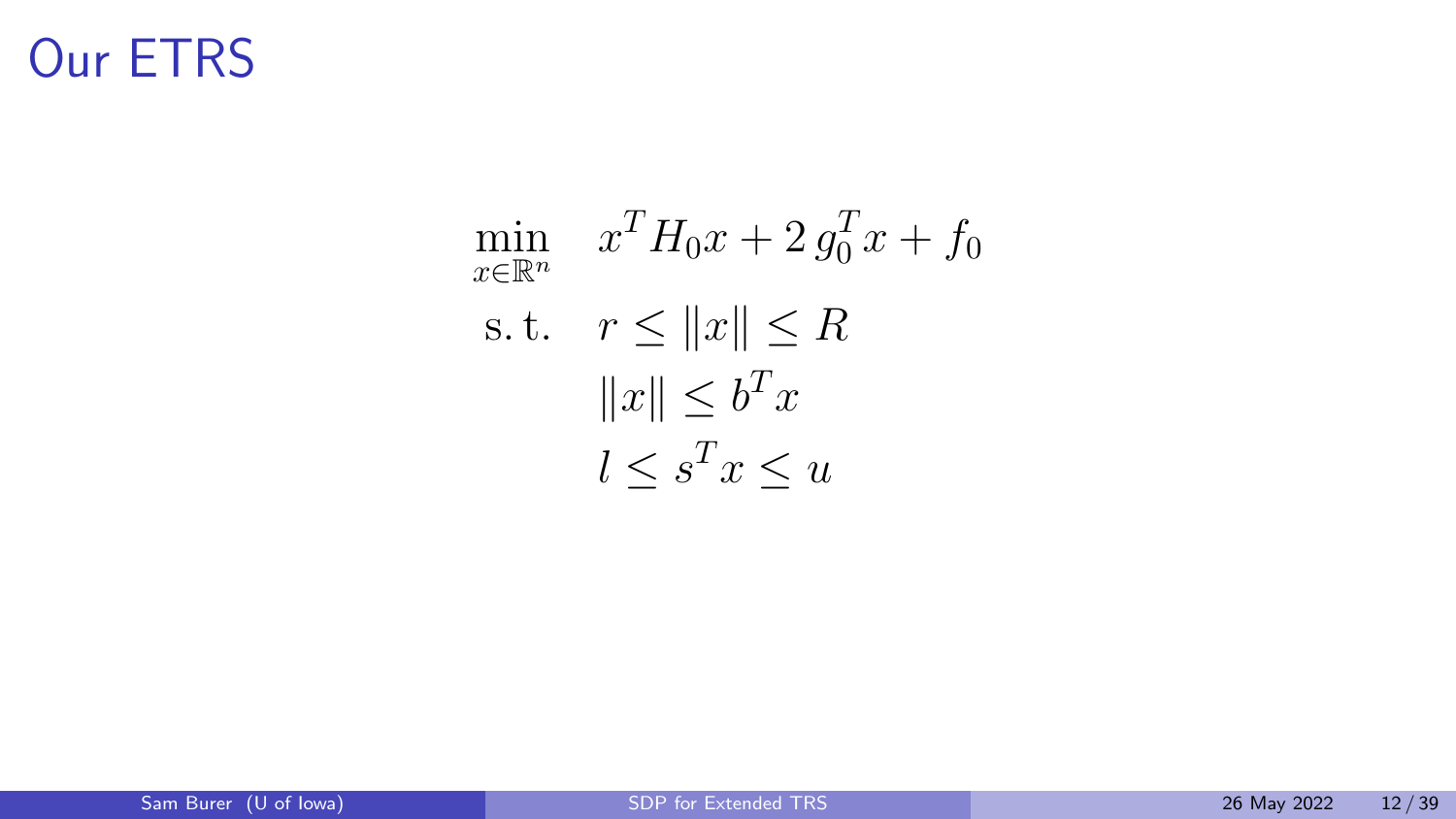# Our ETRS

$$
\min_{x \in \mathbb{R}^n} \quad x^T H_0 x + 2 g_0^T x + f_0
$$
\n
$$
\text{s.t.} \quad r \le \|x\| \le R
$$
\n
$$
\|x\| \le b^T x
$$
\n
$$
l \le s^T x \le u
$$

(∃ extensions to  $||Hx - c|| \leq b^Tx - a$ )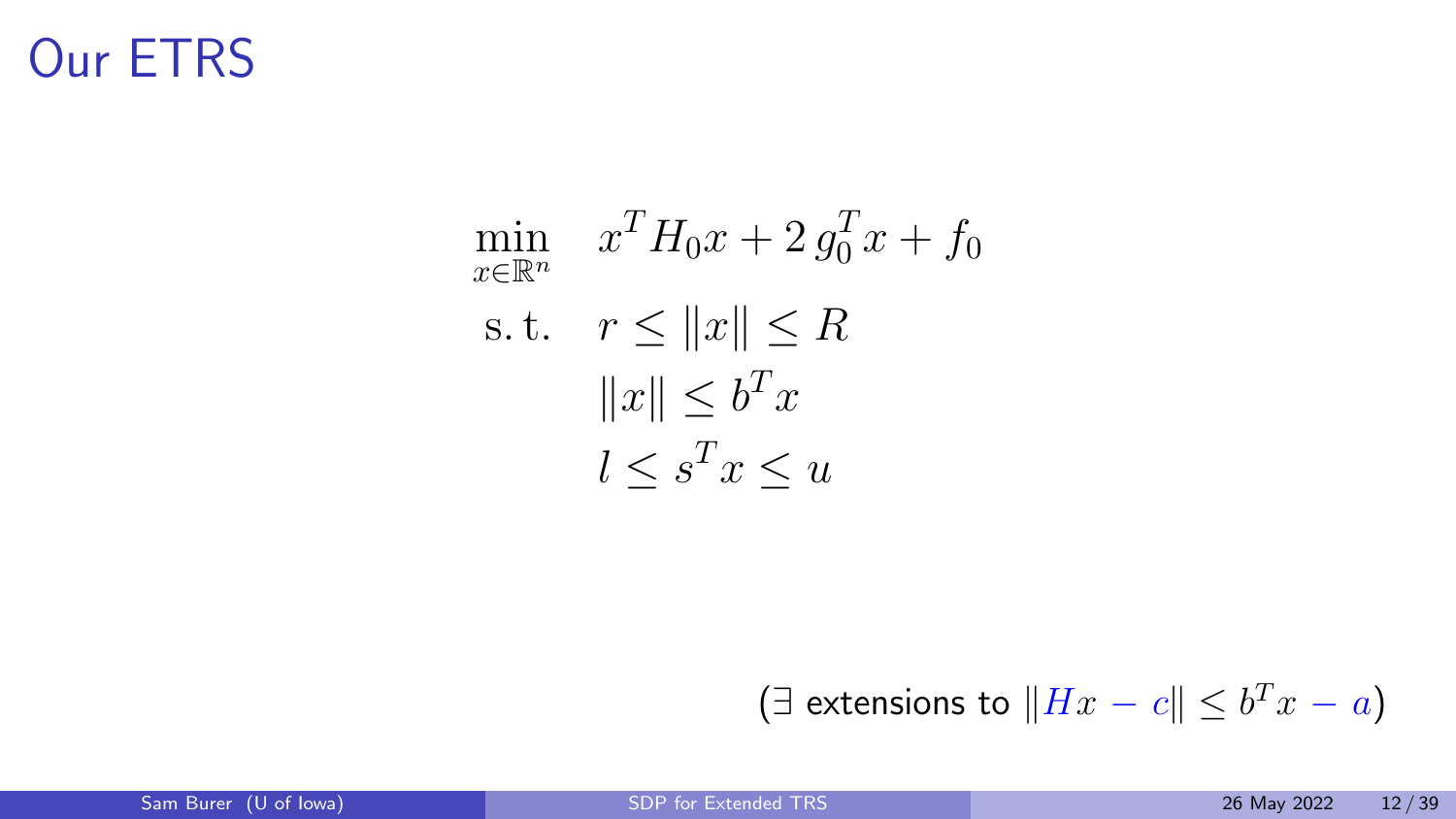Chen et al. (2017) studied an important substructure in the ACOPF (alternating current optimal power flow) problem:

$$
\mathcal{J}_C := \text{conv}\left\{ \begin{pmatrix} W_{11} \\ W_{22} \\ W_{12} \\ T_{12} \end{pmatrix} \in \mathbb{R}^4 : \begin{array}{l} L_{jj} \le W_{jj} \le U_{jj} \quad \forall \ j = 1, 2 \\ L_{12}W_{12} \le T_{12} \le U_{12}W_{12} \\ W_{12} \ge 0 \\ W_{11}W_{22} = W_{12}^2 + T_{12}^2 \end{array} \right\}
$$

- Data  $L = (L_{11}, L_{22}, L_{12})$  and  $U = (U_{11}, U_{22}, U_{12})$  satisfy
	- $\blacktriangleright$   $L \leq U$  and  $L_{ij} \geq 0$  for  $j = 1, 2$
	- $L_{22} > 0$  and  $U_{12} > L_{12}$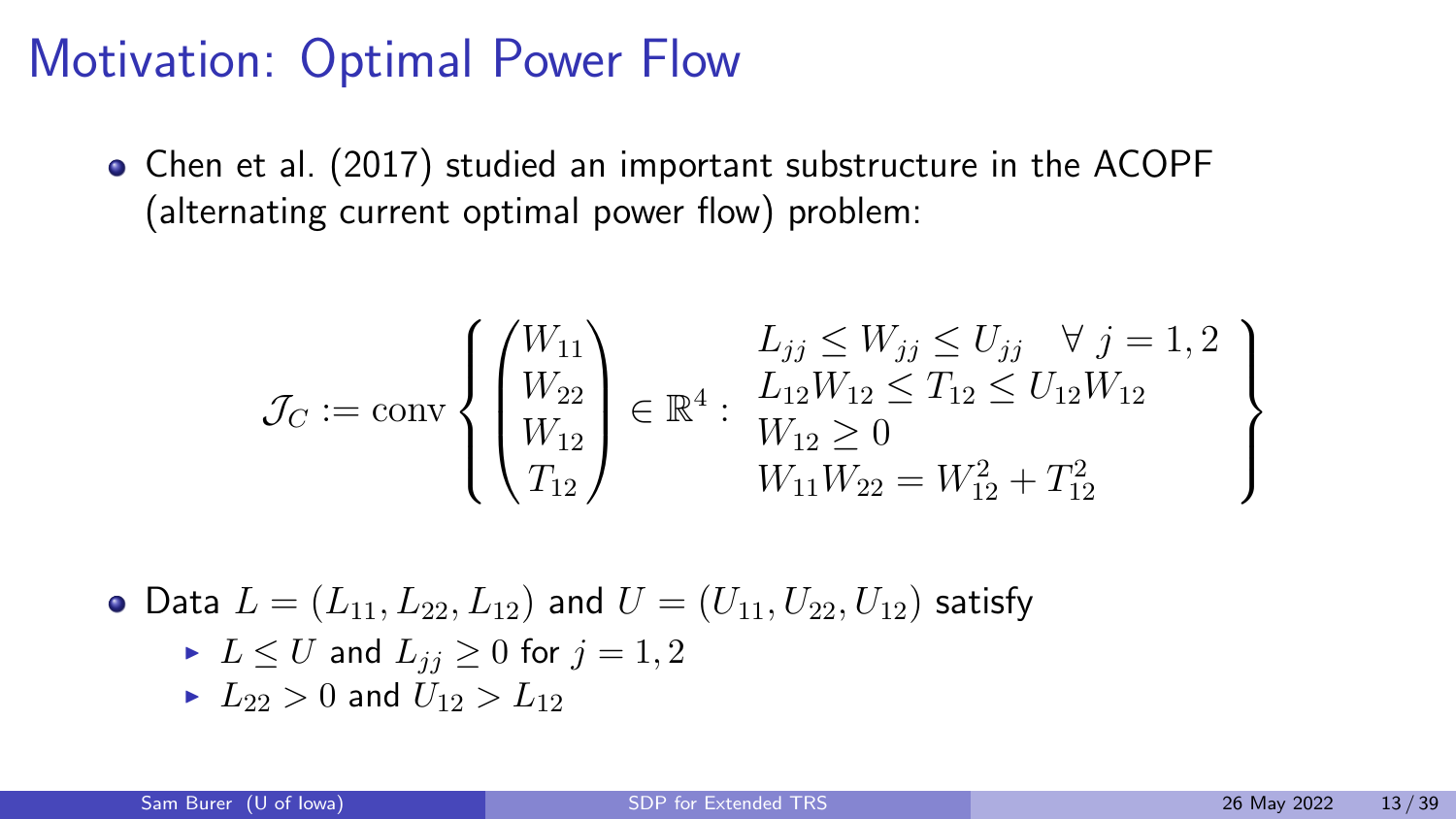Theorem (Chen et al. 2017)

 $J_C$  is obtained by relaxing

 $W_{11}W_{22} = W_{12}^2 + T_{12}^2 \longrightarrow W_{11}W_{22} \ge W_{12}^2 + T_{12}^2$ 

and enforcing linear cuts

 $\pi_0 + \pi_1 W_{11} + \pi_2 W_{22} + \pi_3 W_{12} + \pi_4 T_{12} \geq U_{22} W_{11} + U_{11} W_{22} - U_{11} U_{22}$  $\pi_0 + \pi_1 W_{11} + \pi_2 W_{22} + \pi_3 W_{12} + \pi_4 T_{12} \geq L_{22} W_{11} + L_{11} W_{22} - L_{11} L_{22}$ 

where  $\pi_0, \pi_1, \pi_2, \pi_3, \pi_4$  are constants depending on  $(L, U)$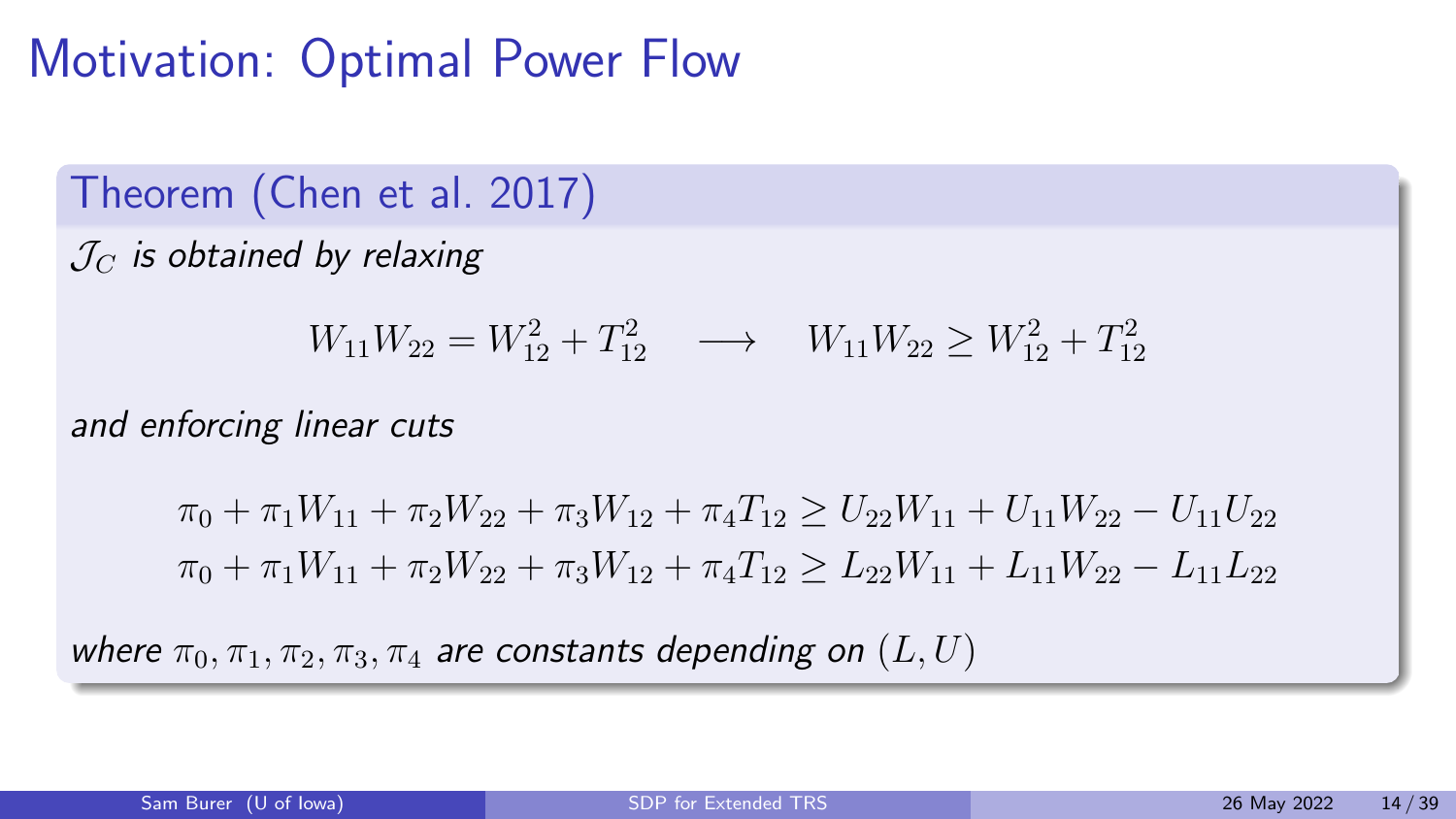$$
\pi_0 := -\sqrt{L_{11}L_{22}U_{11}U_{22}}
$$
\n
$$
\pi_1 := -\sqrt{L_{22}U_{22}}
$$
\n
$$
\pi_2 := -\sqrt{L_{11}U_{11}}
$$
\n
$$
\pi_3 := \left(\sqrt{L_{11}} + \sqrt{U_{11}}\right) \left(\sqrt{L_{22}} + \sqrt{U_{22}}\right) \frac{1 - f(L_{12})f(U_{12})}{1 + f(L_{12})f(U_{12})}
$$
\n
$$
\pi_4 := \left(\sqrt{L_{11}} + \sqrt{U_{11}}\right) \left(\sqrt{L_{22}} + \sqrt{U_{22}}\right) \frac{f(L_{12}) + f(U_{12})}{1 + f(L_{12})f(U_{12})}
$$

where  $f(x) := (\sqrt{1 + x^2} - 1)/x$  when  $x > 0$  and  $f(0) := 0$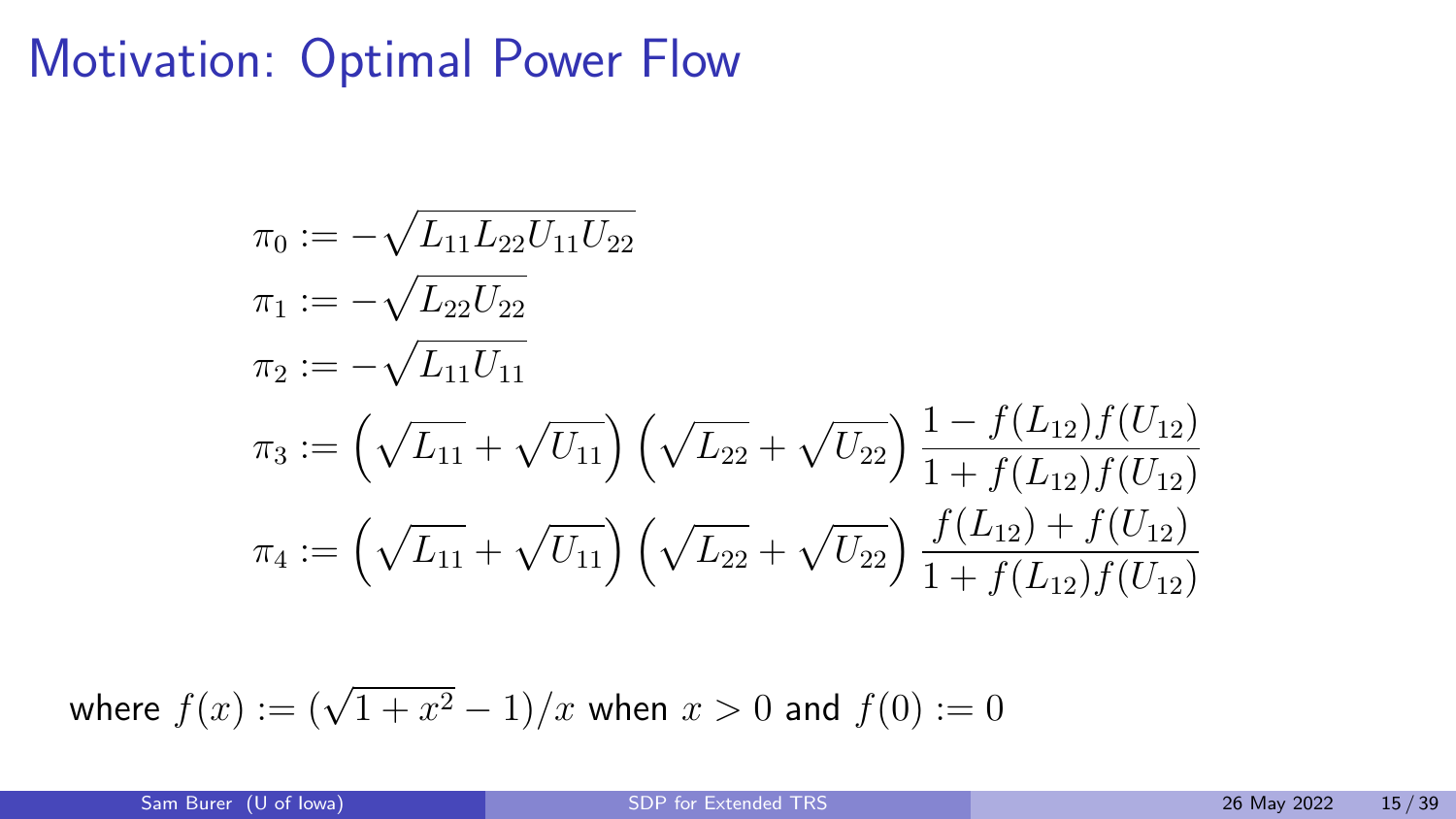Proposition (Eltved-B 2020)

 $J_C$  is a simple projection of

$$
\text{CH} := \text{conv}\left\{ (x, xx^T) : \begin{array}{l} \sqrt{L_{11}} \le ||(x_1, x_2)|| \le \sqrt{U_{11}} \\ ||(x_1, x_2)|| \le b_1 x_1 + b_2 x_2 \\ \sqrt{L_{22}} \le x_3 \le \sqrt{U_{22}} \end{array} \right\}
$$

where  $b_1$  and  $b_2$  uniquely solve

$$
\begin{pmatrix} 1 & L_{12} \\ 1 & U_{12} \end{pmatrix} \begin{pmatrix} b_1 \\ b_2 \end{pmatrix} = \begin{pmatrix} \sqrt{1 + L_{12}^2} \\ \sqrt{1 + U_{12}^2} \end{pmatrix}
$$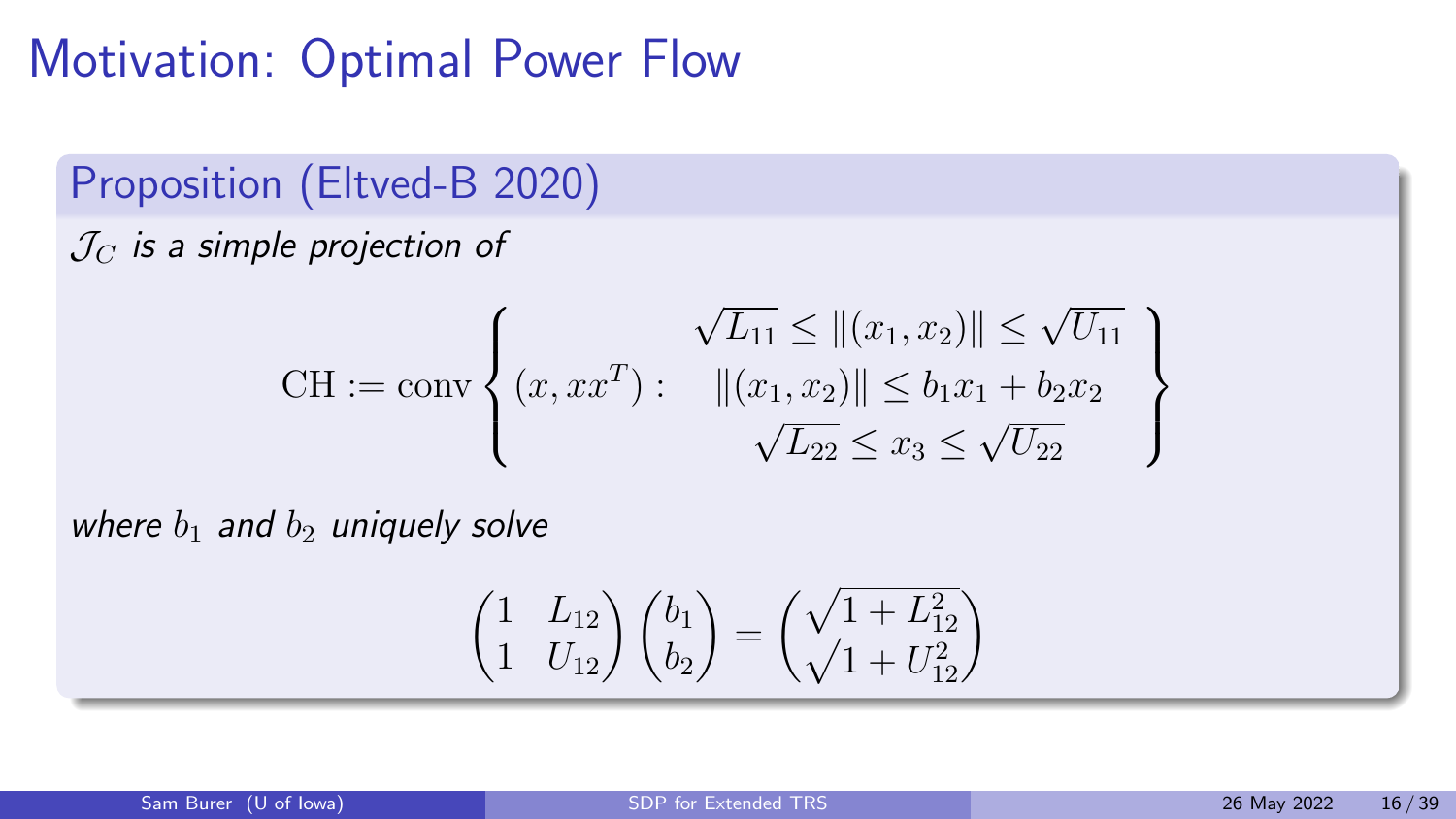# <span id="page-22-0"></span>**Outline**

#### **[Introduction](#page-2-0)**

#### 2 [A New Class of Cuts](#page-22-0)

#### <sup>3</sup> [A Bit of Computation](#page-41-0)

#### **[Applications](#page-44-0)**

#### <sup>5</sup> [Conclusions](#page-52-0)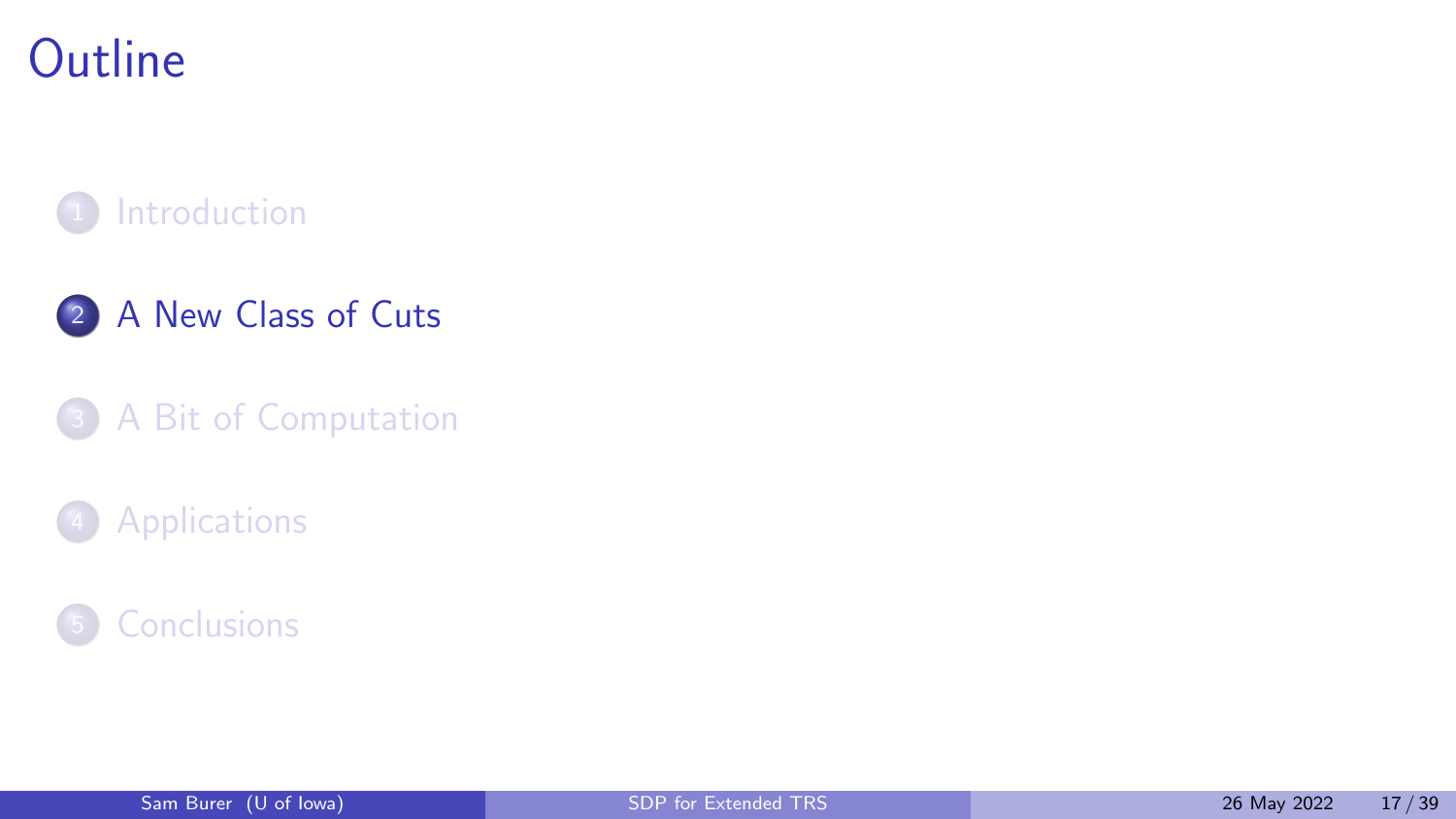# Our ETRS

$$
\text{CH} := \text{conv}\left\{ (x, xx^T) : \begin{aligned} & r \le ||x|| \le R \\ & ||x|| \le b^T x \\ & l \le s^T x \le u \end{aligned} \right\}
$$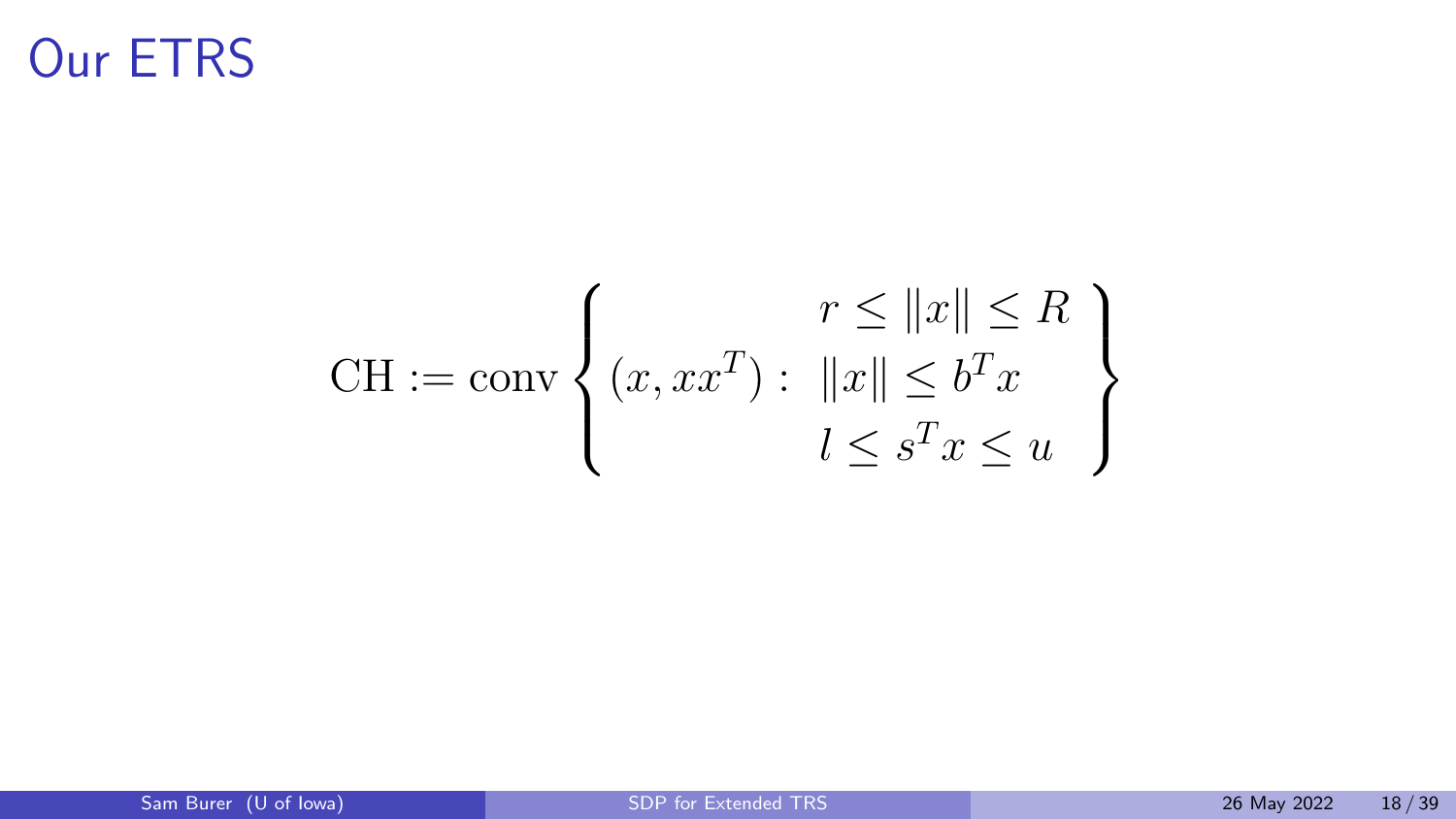## Valid Constraints: The Shor Relaxation

$$
r^{2} \leq \text{trace}(X) \leq R^{2}
$$
  
trace $(X) \leq bb^{T} \bullet X$ ,  $b^{T}x \geq 0$   
 $l \leq s^{T}x \leq u$   
 $\begin{pmatrix} 1 & x^{T} \\ x & X \end{pmatrix} \succeq 0$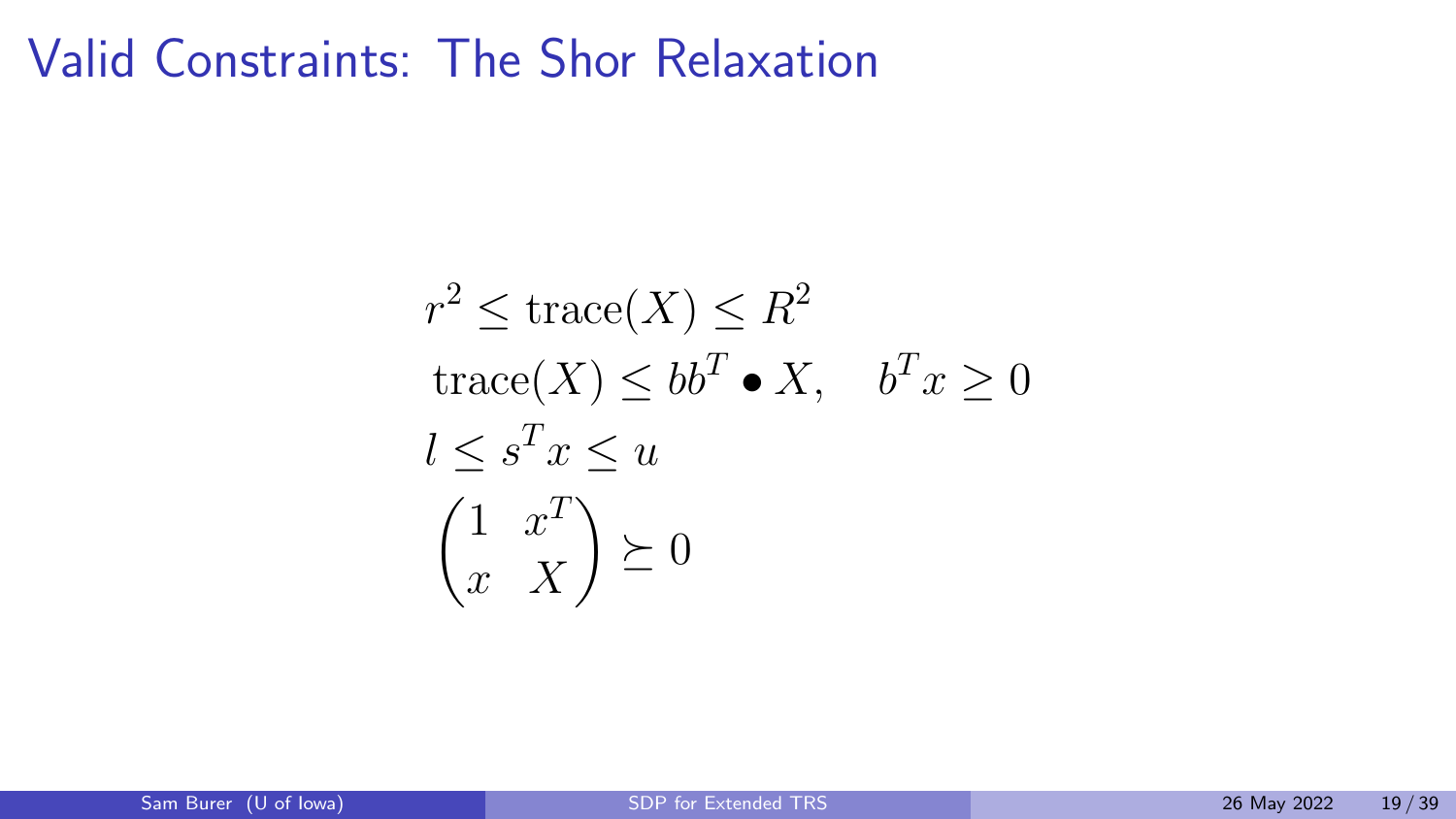$$
(u - sT x)(sT x - l) \ge 0 \longrightarrow (l + u)sT x \ge sT Xs + l u
$$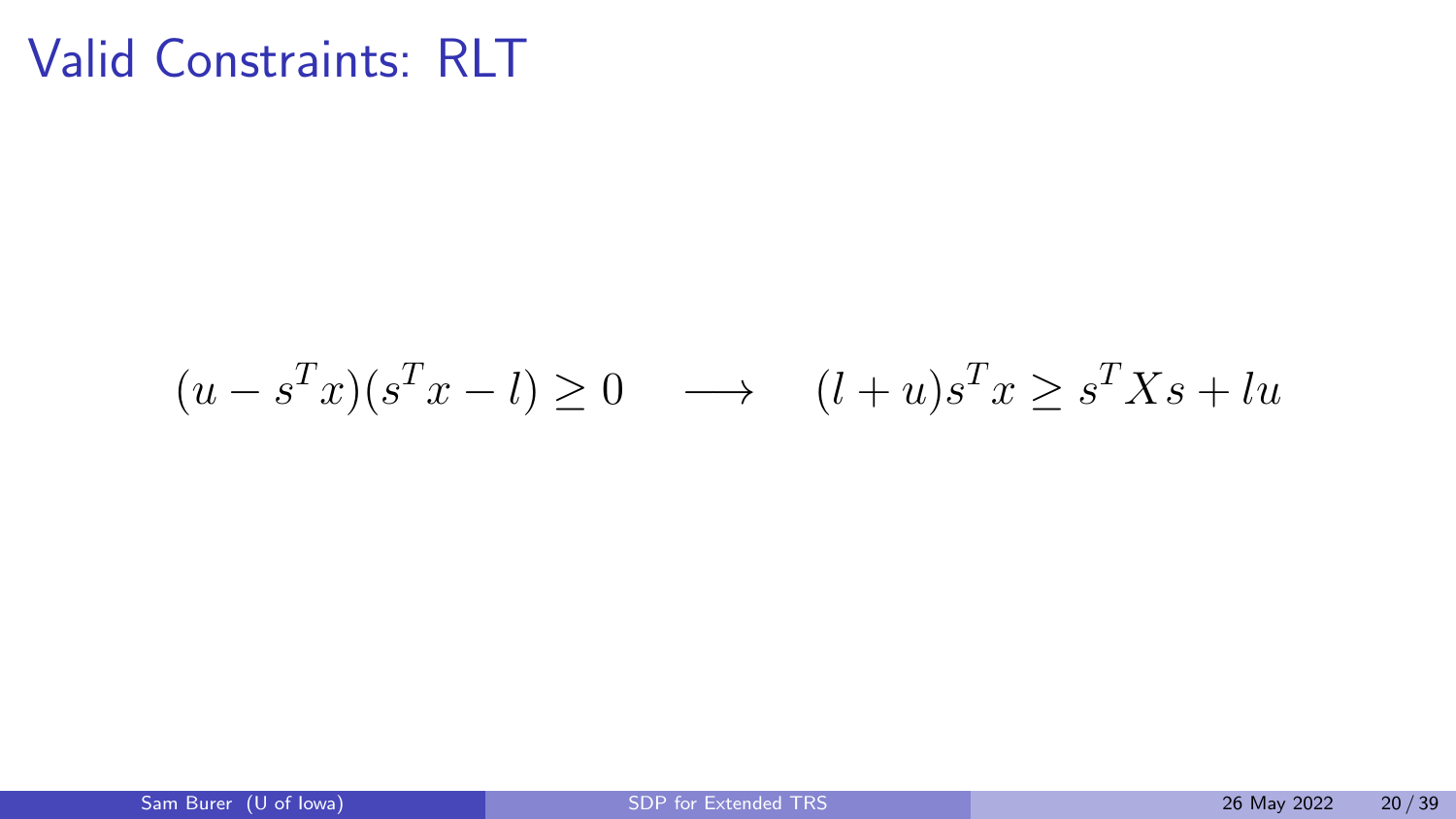$$
||(u - s^T x)x|| \le R(u - s^T x)
$$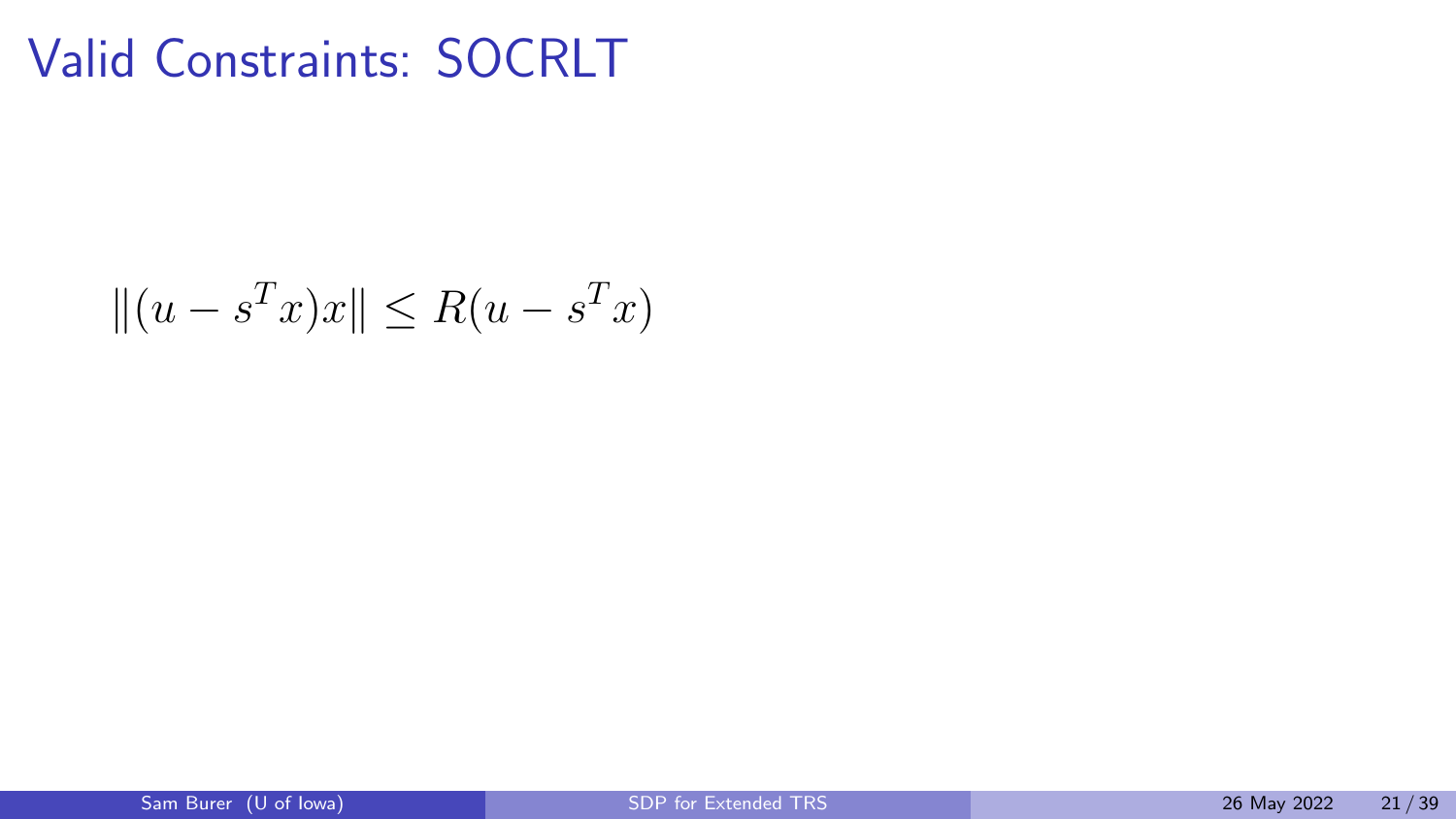$$
||(u - sTx)x|| \le R(u - sTx) \longrightarrow ||ux - Xs|| \le R(u - sTx)
$$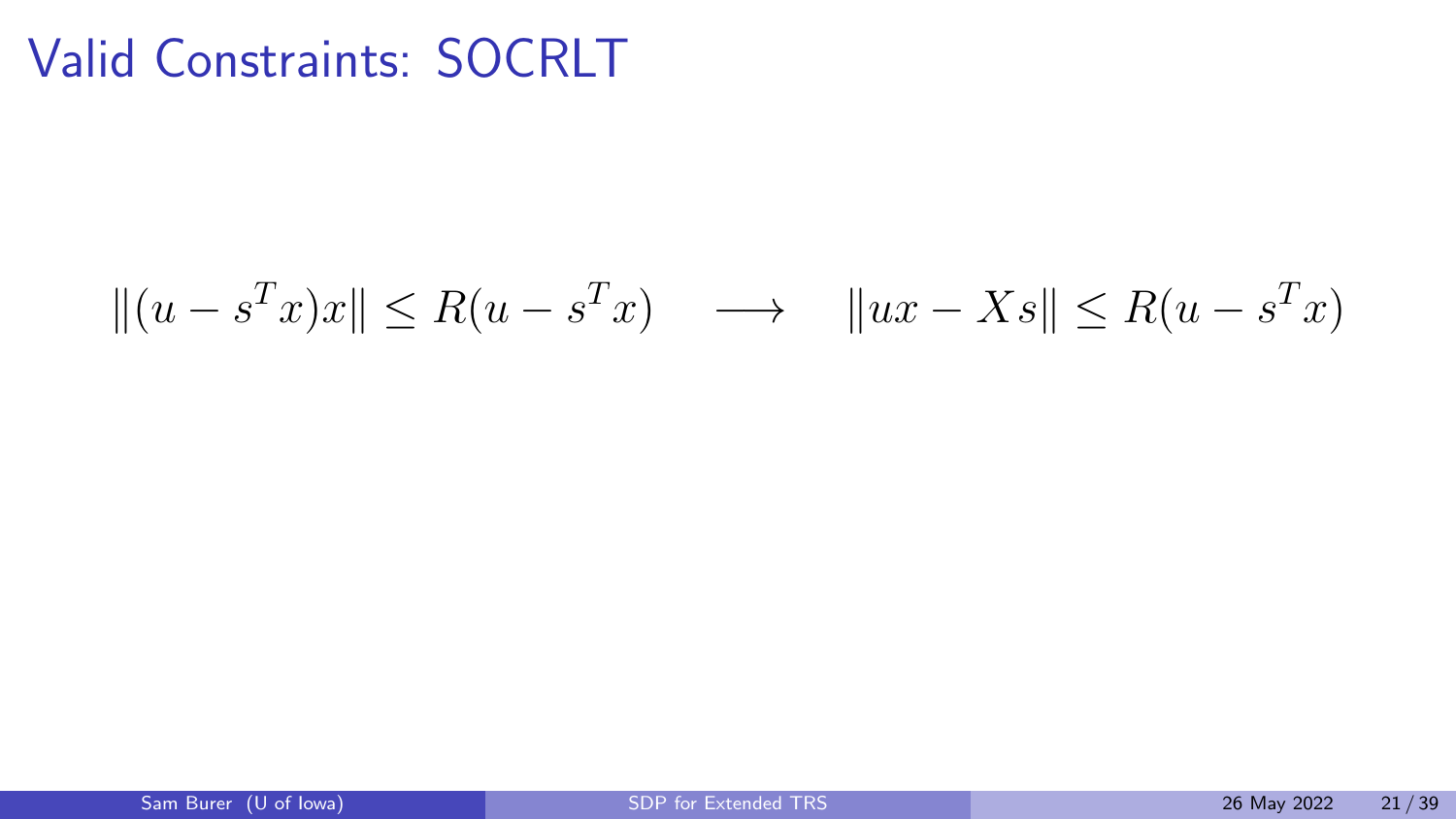$$
||(u - sTx)x|| \le R(u - sTx) \longrightarrow ||ux - Xs|| \le R(u - sTx)
$$
  

$$
||(sTx - l)x|| \le R(sTx - l) \longrightarrow ||Xs - lx|| \le R(sTx - l)
$$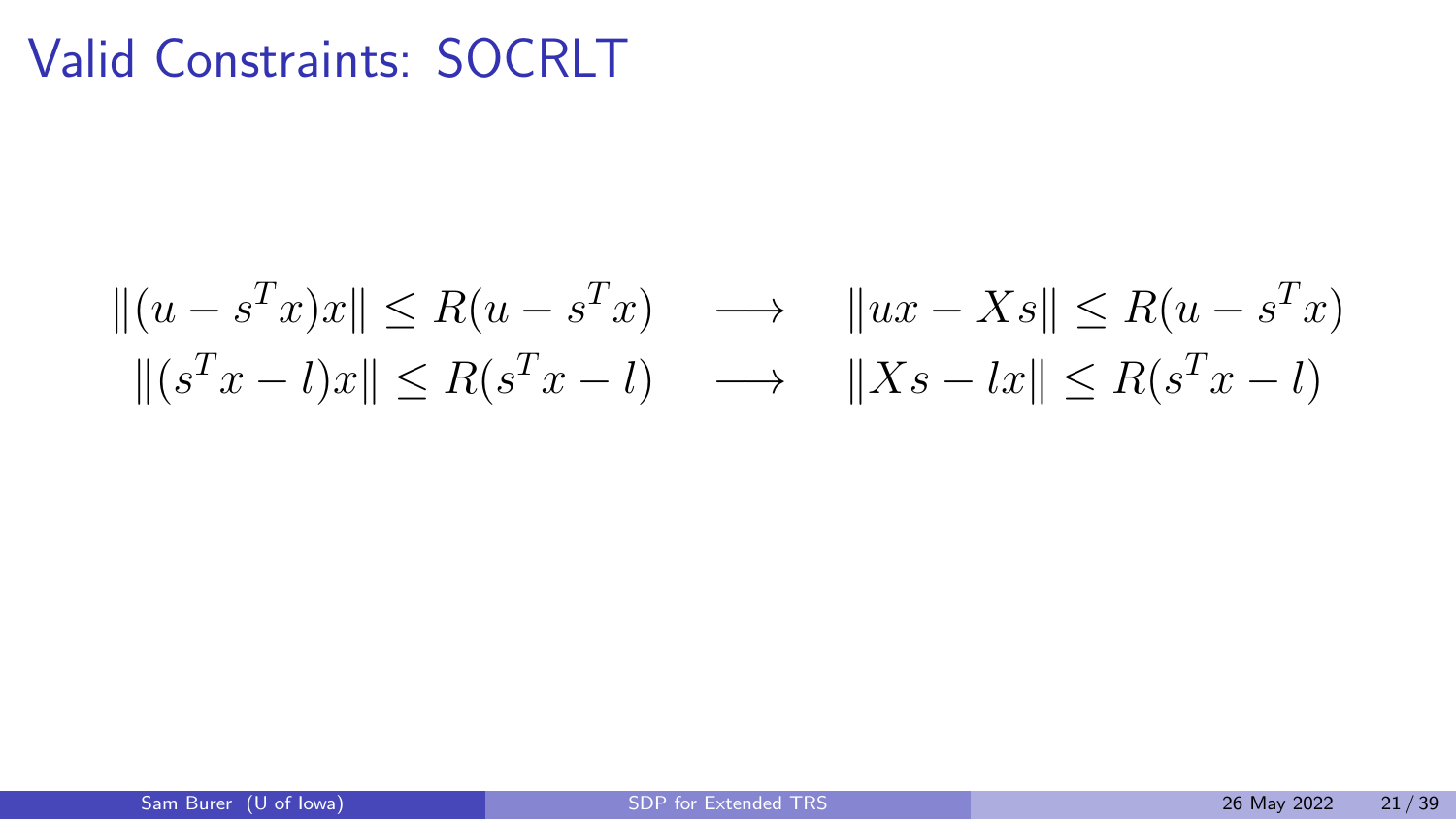$$
||(u - sTx)x|| \le R(u - sTx) \longrightarrow ||ux - Xs|| \le R(u - sTx)
$$
  

$$
||(sTx - l)x|| \le R(sTx - l) \longrightarrow ||Xs - lx|| \le R(sTx - l)
$$

#### Note: The SOCRLT idea first appeared in Sturm and Zhang (2003)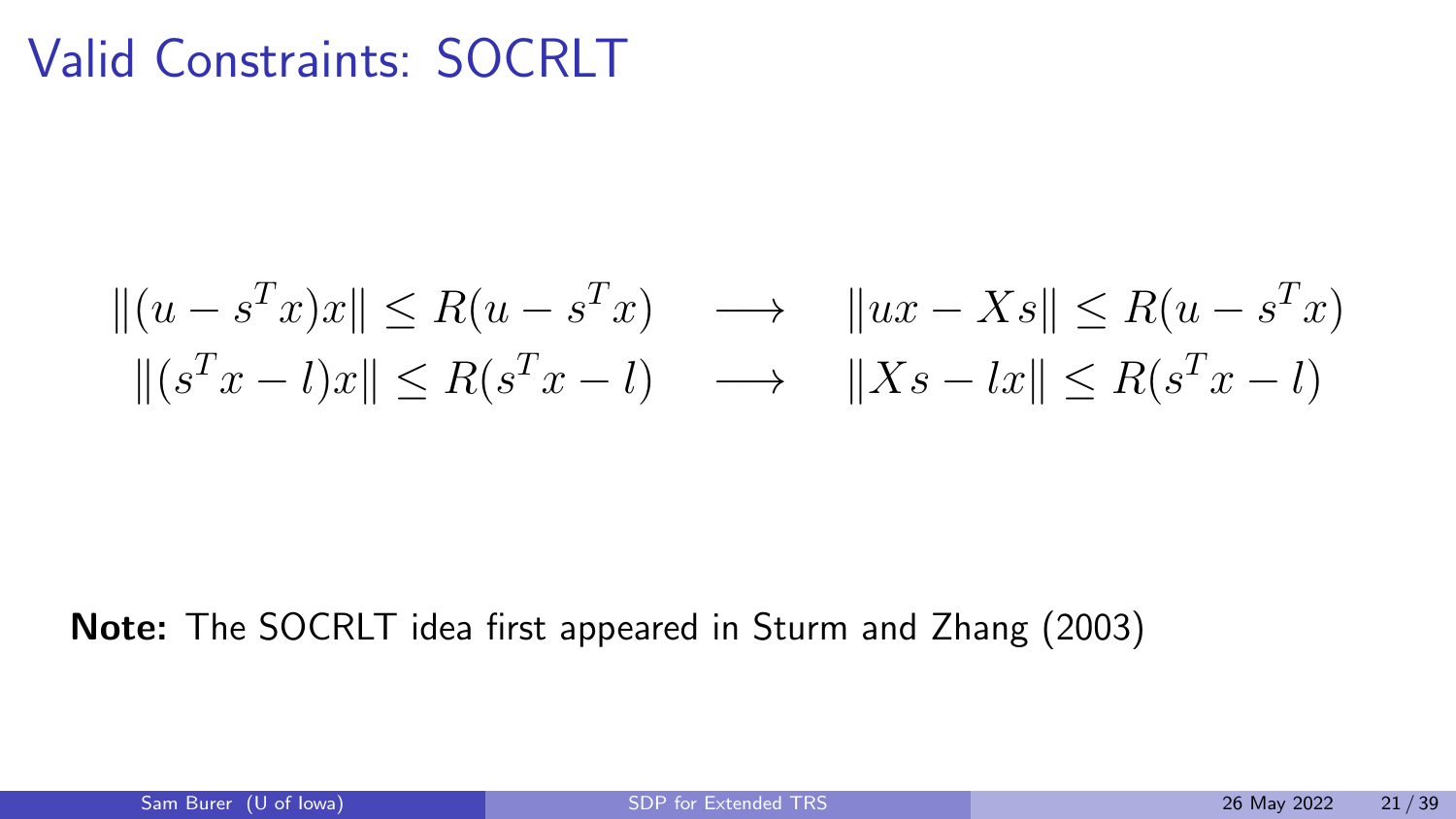## Valid Constraints: Kronecker SOC

$$
\text{Fact: } \|v\| \le v_0 \text{ iff } \begin{pmatrix} v_0 & v^T \\ v & v_0 I \end{pmatrix} \succeq 0
$$

Fact: The Kronecker product of PSD matrices is PSD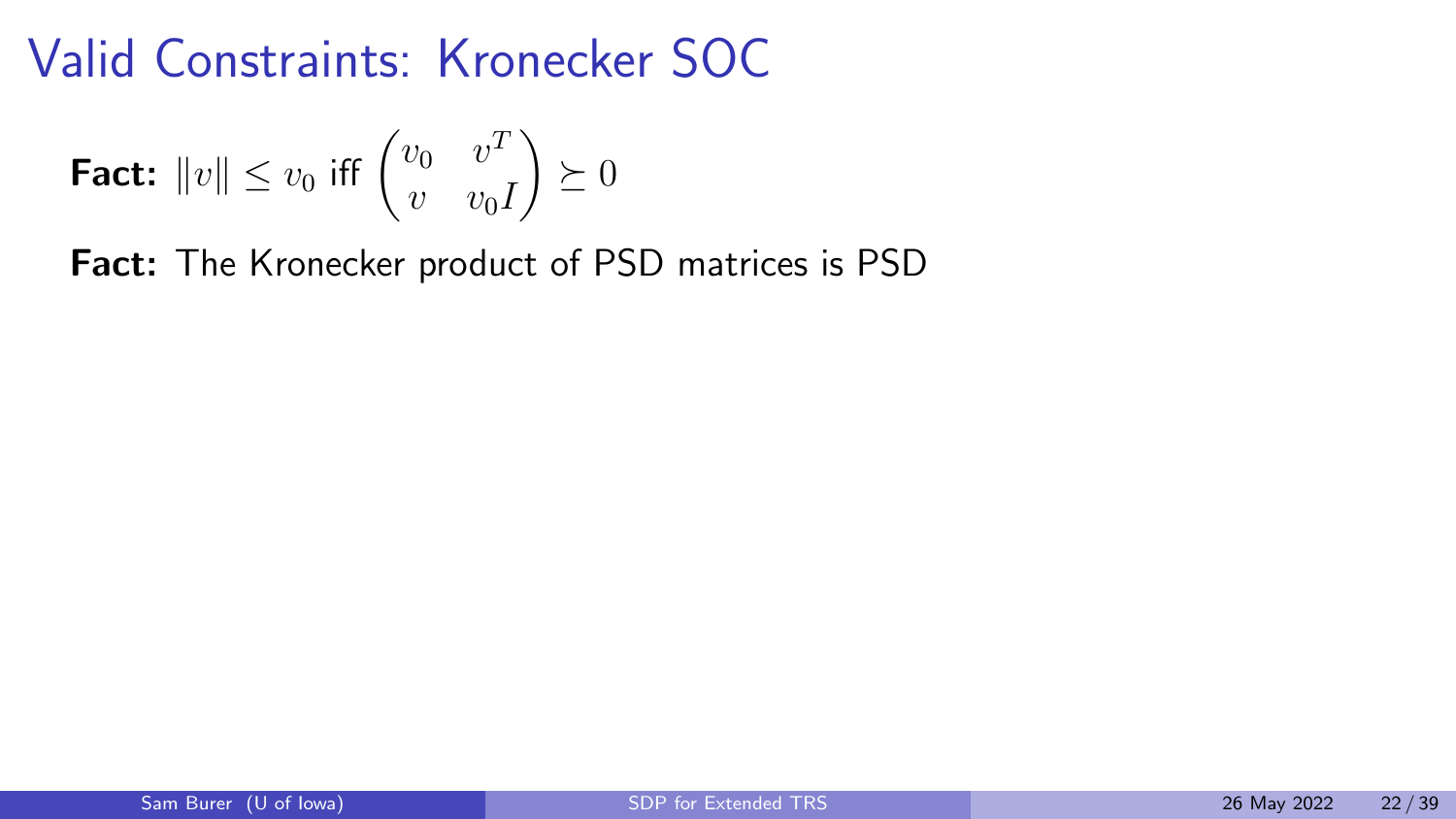## Valid Constraints: Kronecker SOC

$$
\text{Fact: } \|v\| \le v_0 \text{ iff } \begin{pmatrix} v_0 & v^T \\ v & v_0 I \end{pmatrix} \succeq 0
$$

Fact: The Kronecker product of PSD matrices is PSD

$$
\begin{pmatrix} R & x^T \\ x & R \end{pmatrix} \otimes \begin{pmatrix} b^T x & x^T \\ x & (b^T x) \end{pmatrix} \succeq 0
$$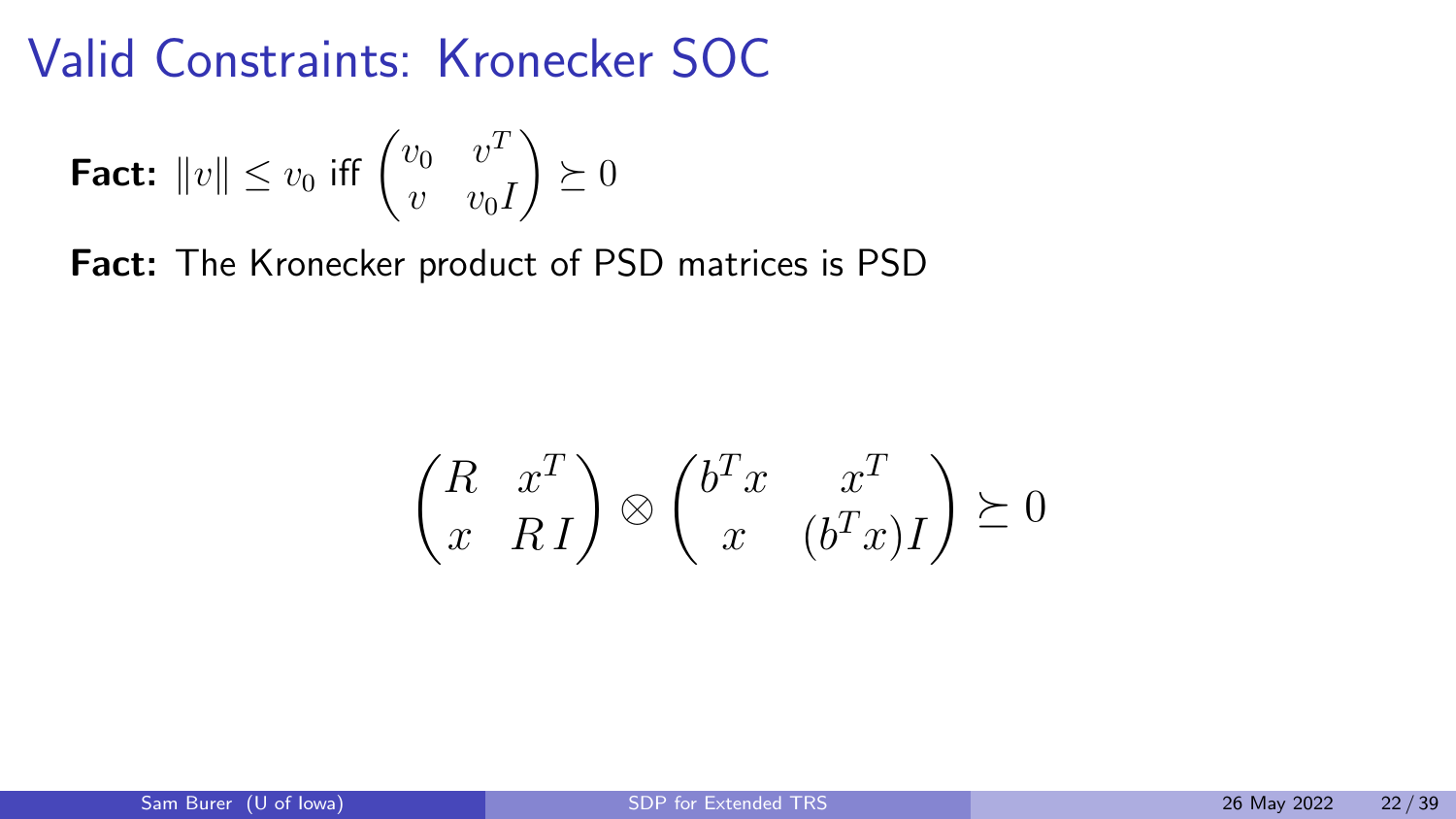## Valid Constraints: Kronecker SOC

$$
\text{Fact: } \|v\| \le v_0 \text{ iff } \begin{pmatrix} v_0 & v^T \\ v & v_0 I \end{pmatrix} \succeq 0
$$

**Fact:** The Kronecker product of PSD matrices is PSD

$$
\begin{pmatrix} R & x^T \\ x & R \end{pmatrix} \otimes \begin{pmatrix} b^T x & x^T \\ x & (b^T x) \end{pmatrix} \succeq 0
$$

Note: The Kronecker SOC idea first appeared in Anstreicher (2017)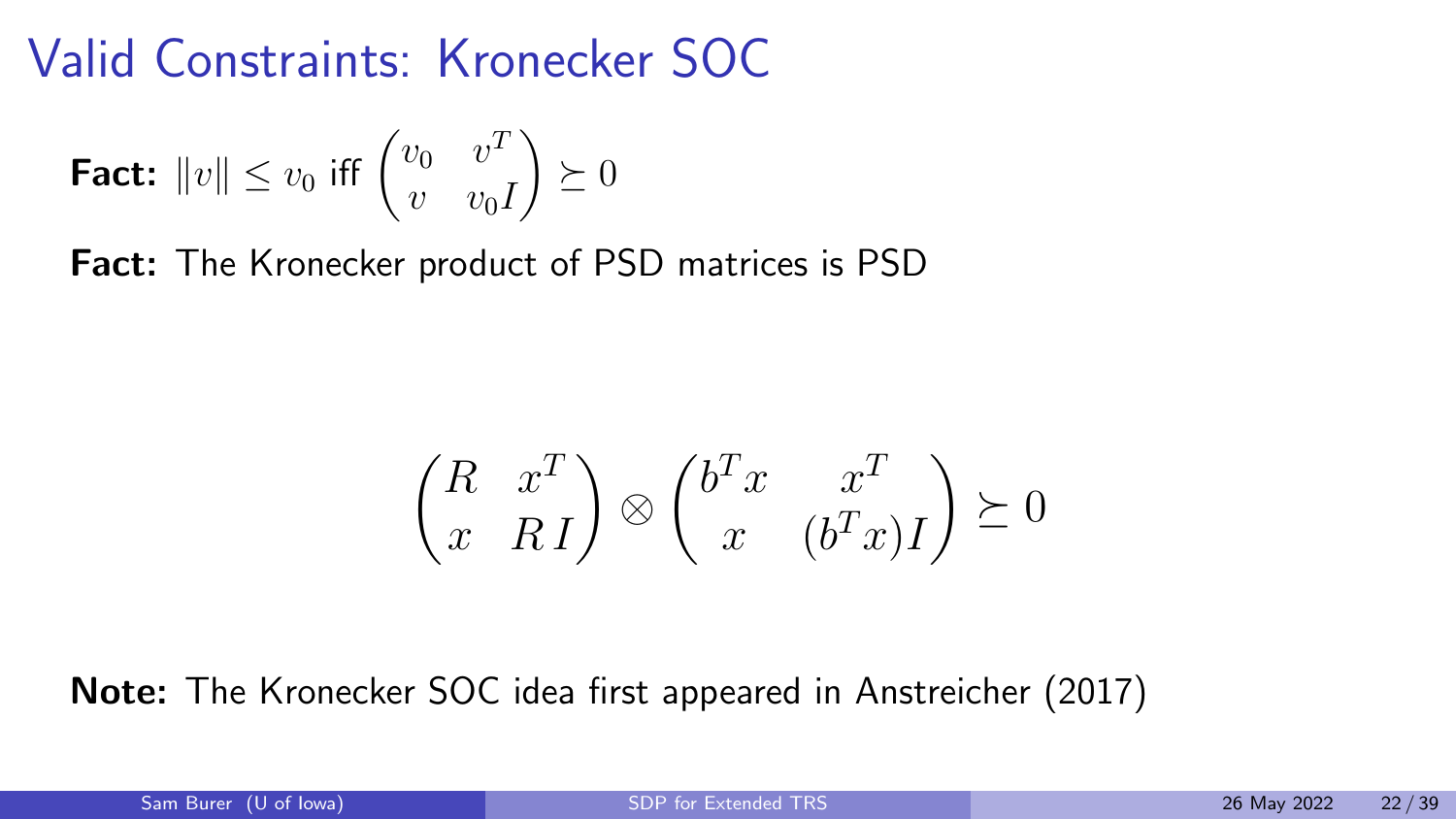## The Kitchen Sink

Define the KitchenSink to be the relaxation that includes:

- **•** Basic SDP relaxation
- o RLT cut
- SOCRLT constraints
- **Kronecker SOC constraint**

**Obs:** KitchenSink does not capture CH even for  $n = 2$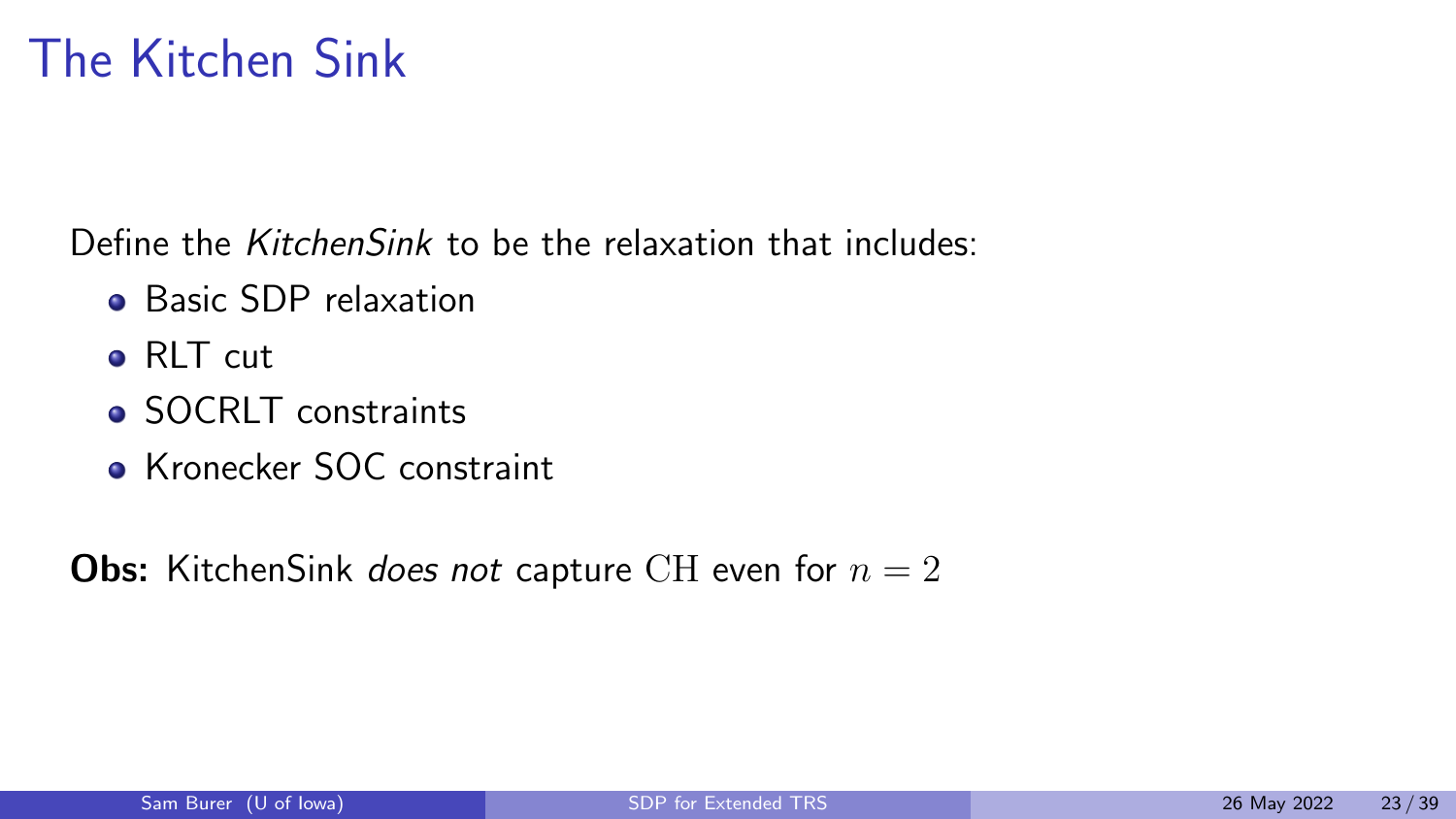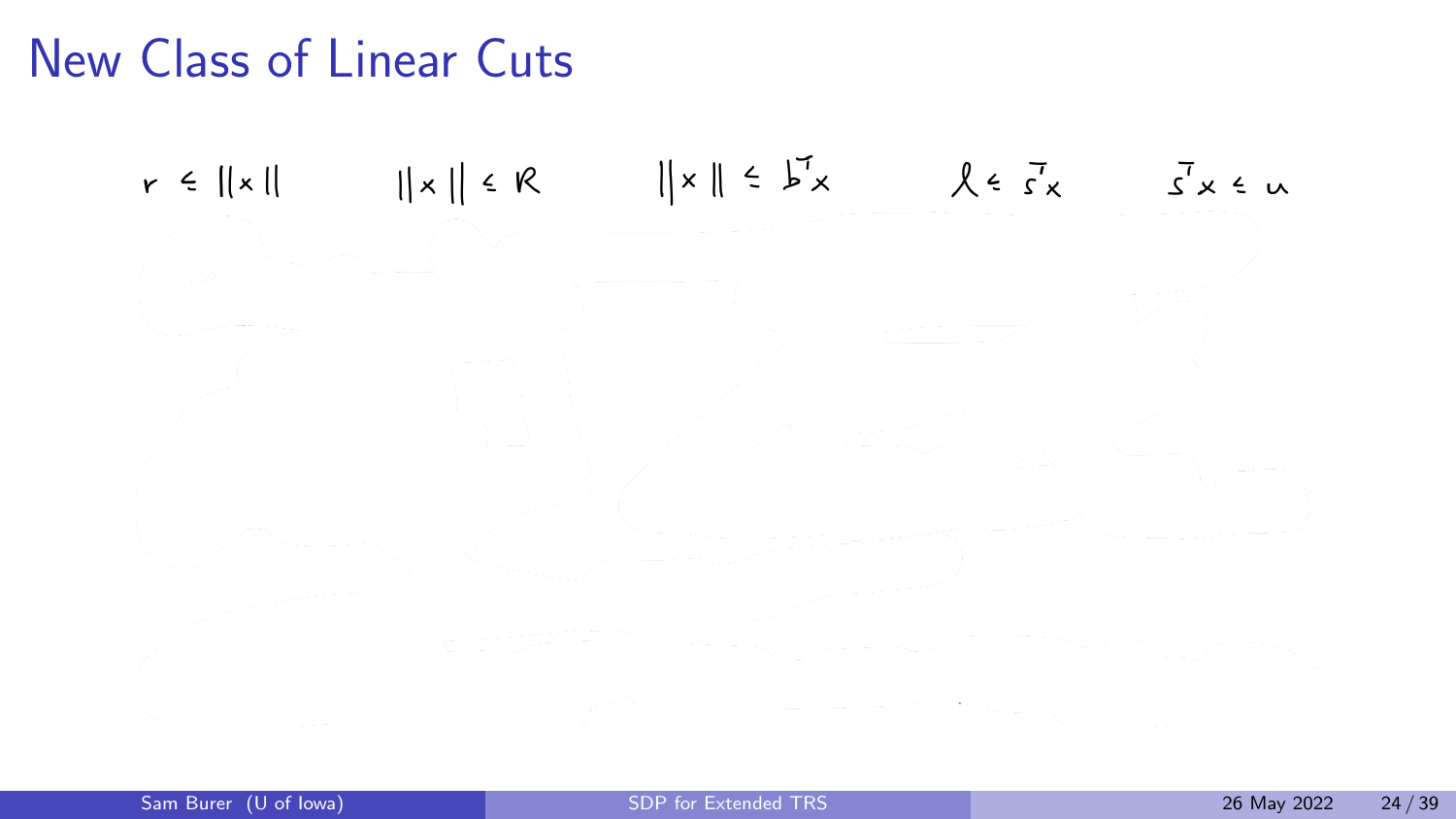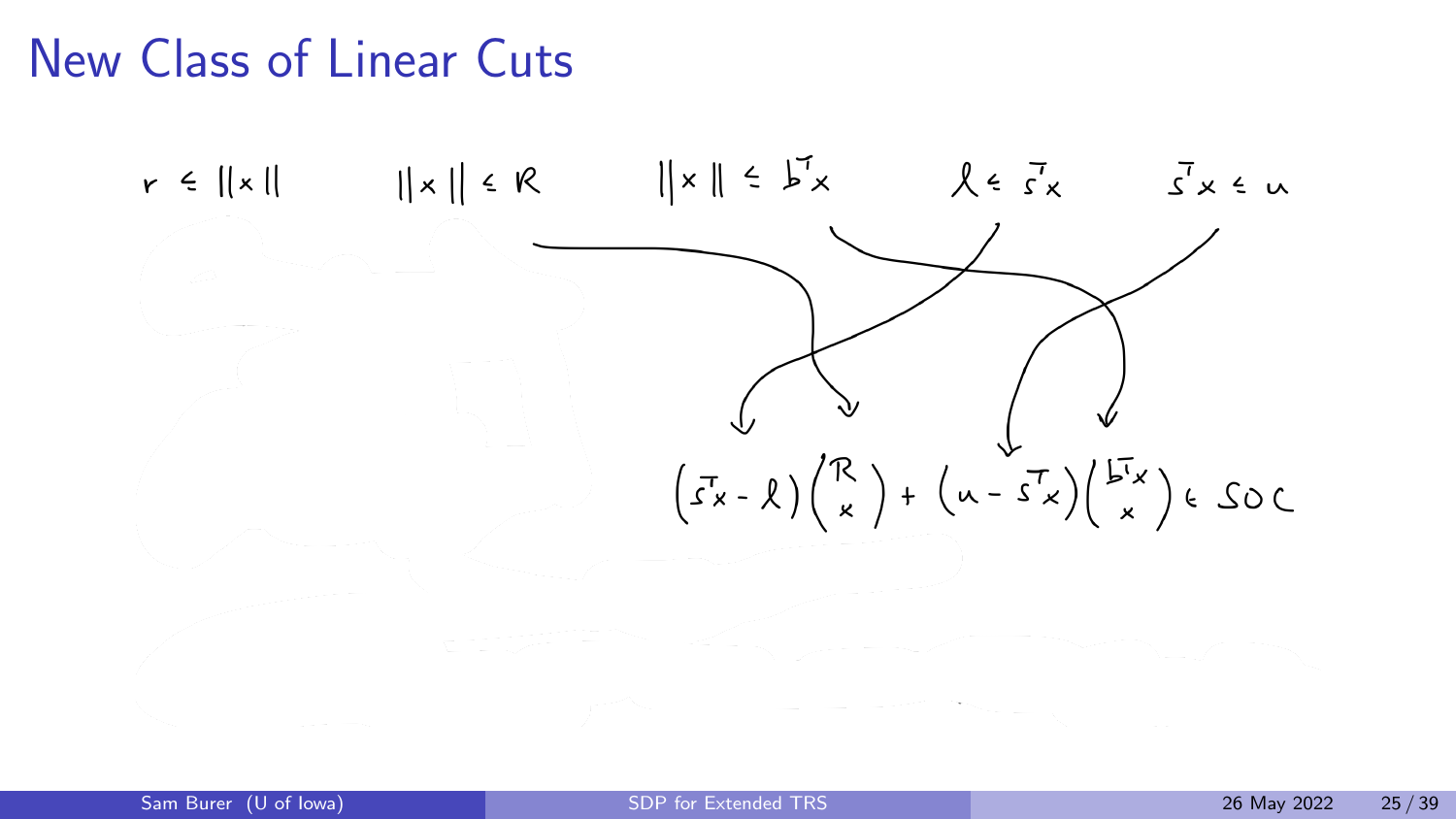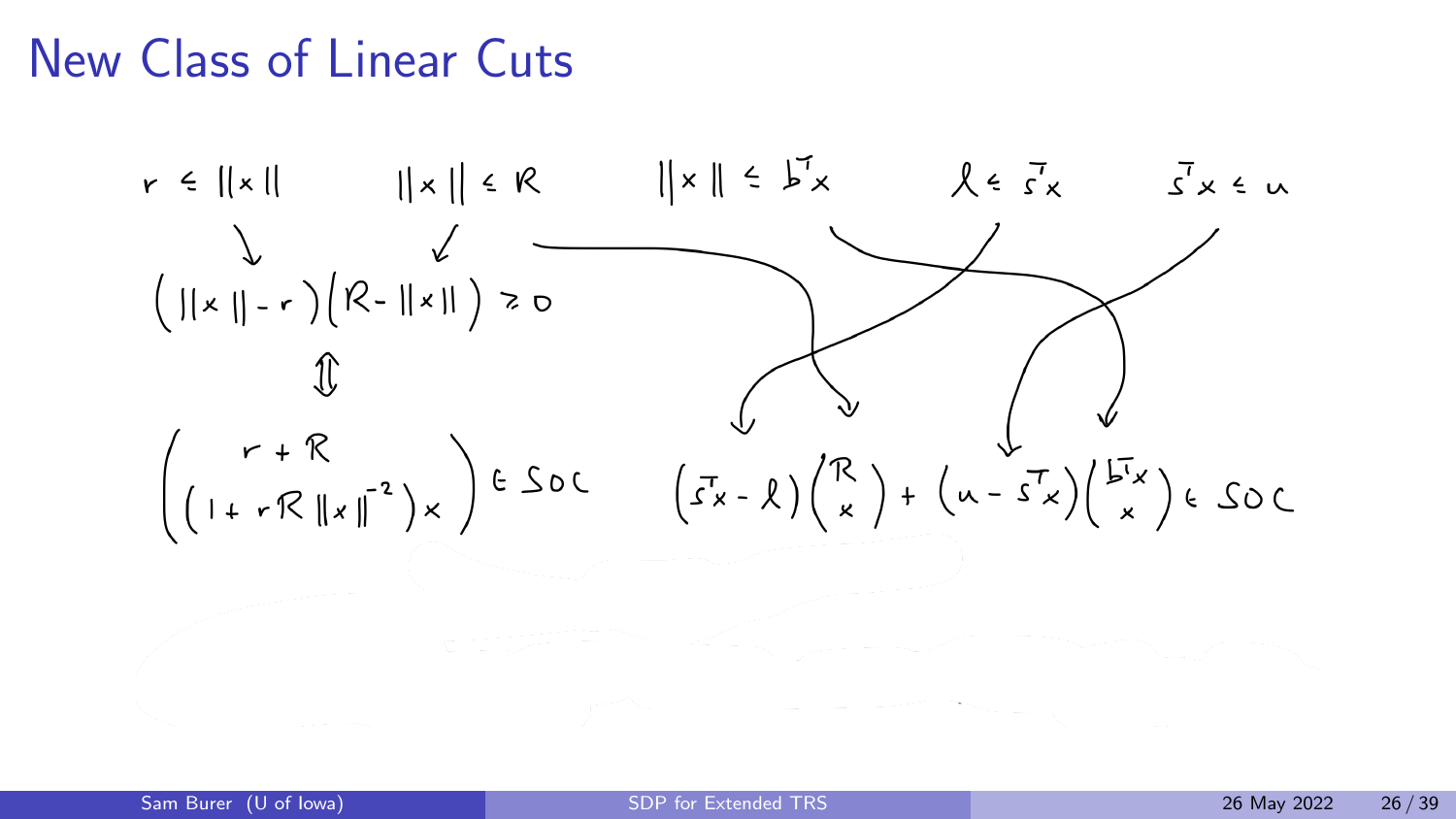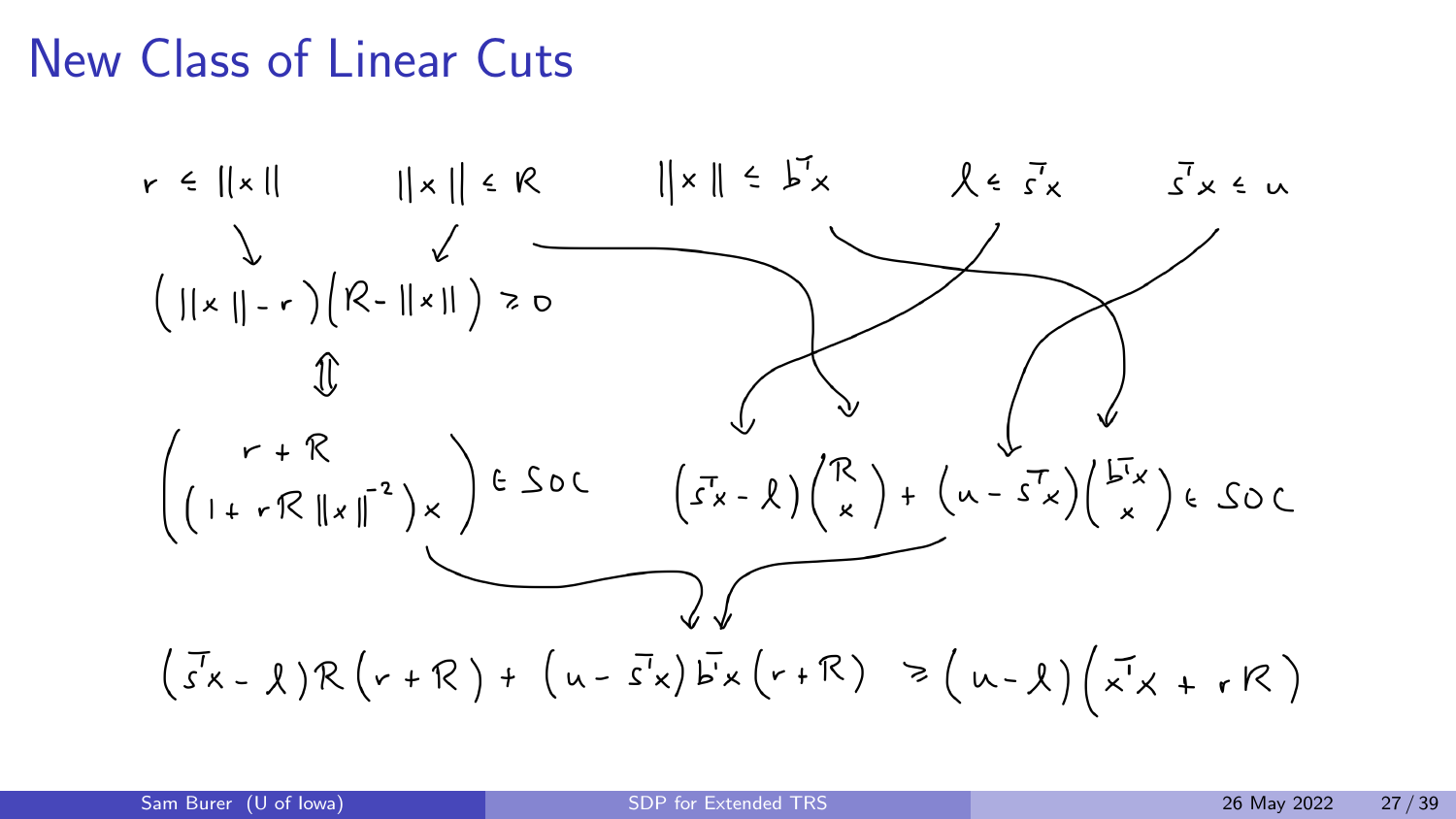- Can replace  $s^T x l \geq 0$  and  $u s^T x \geq 0$  by quadratic  $q(x) \geq 0$  and linear  $l(x) \geq 0$ , resp.
- Moreover, since the dual feasible set of KitchenSink encodes nonnegative quadratics, we can use KitchenSink to "bootstrap"  $q(x)$  and  $l(x)$
- This leads to a separation routine for our cuts, which chooses the best  $q(x)$ and  $l(x)$  automatically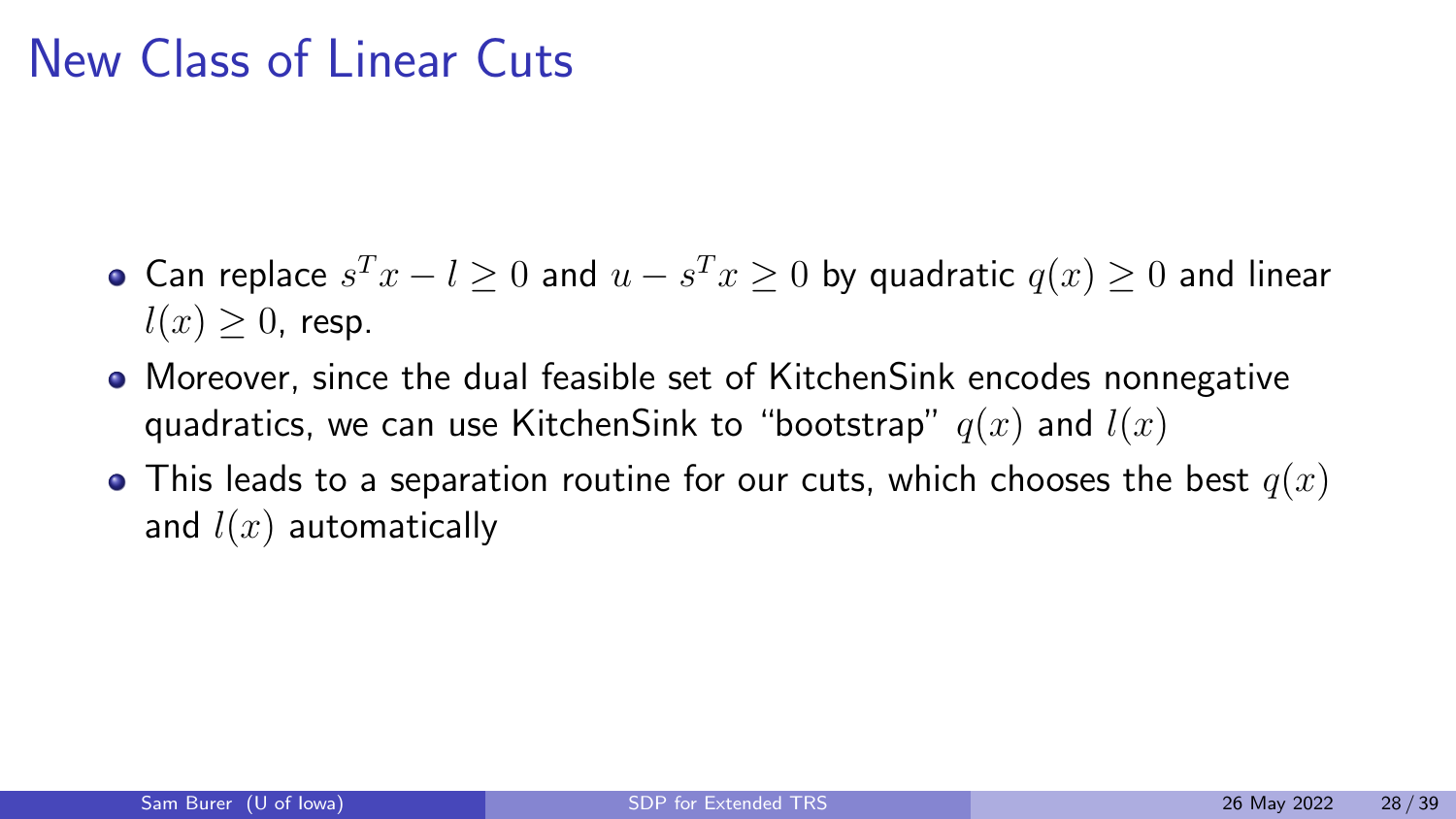#### Theorem (Eltved-B 2020)

Bootstrapping from KitchenSink, our class of linear cuts can be  $\epsilon$ -separated in polynomial time, and the cuts strengthen KitchenSink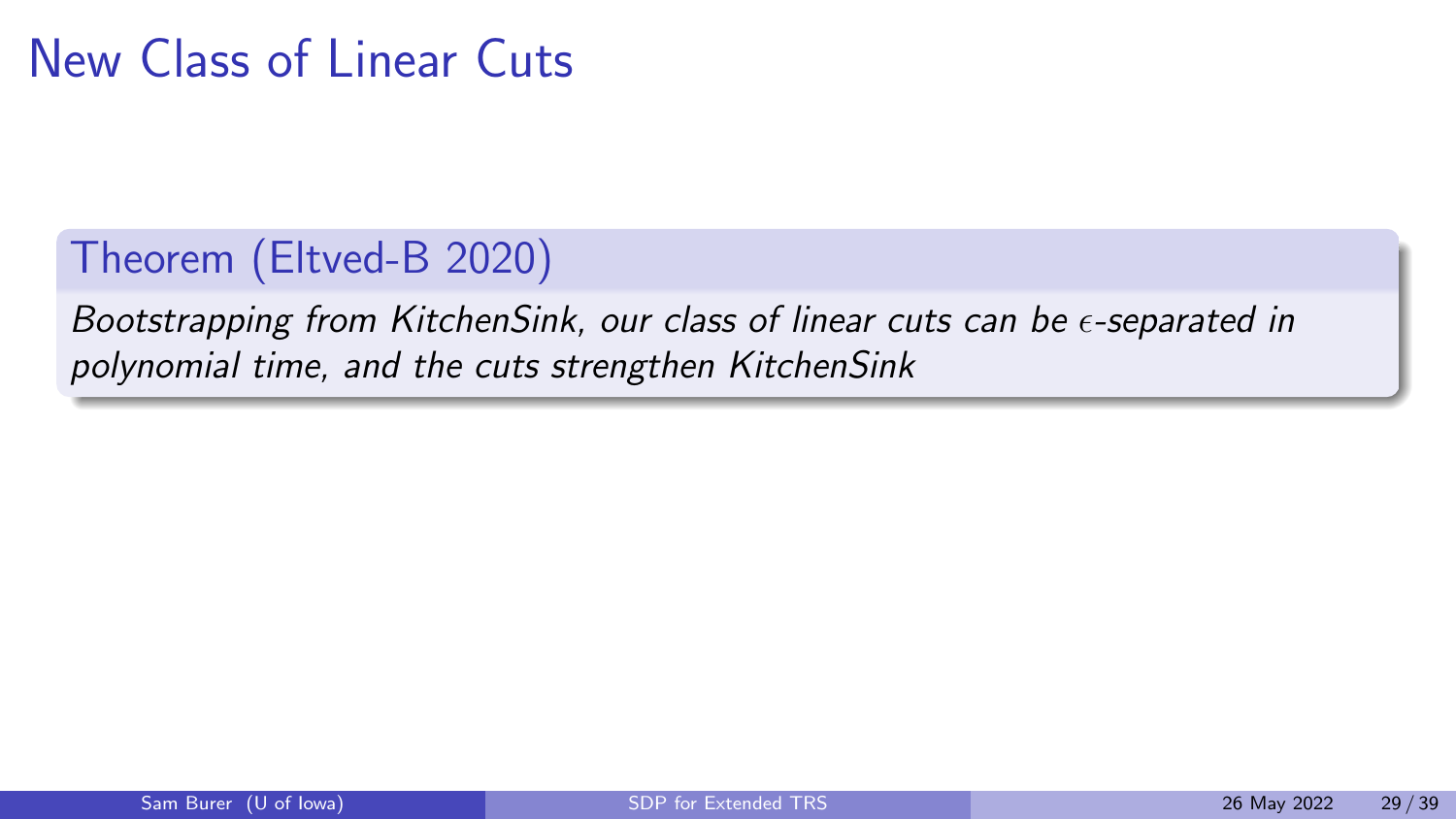#### Theorem (Eltved-B 2020)

Bootstrapping from KitchenSink, our class of linear cuts can be  $\epsilon$ -separated in polynomial time, and the cuts strengthen KitchenSink

(But we still don't have a full representation of CH)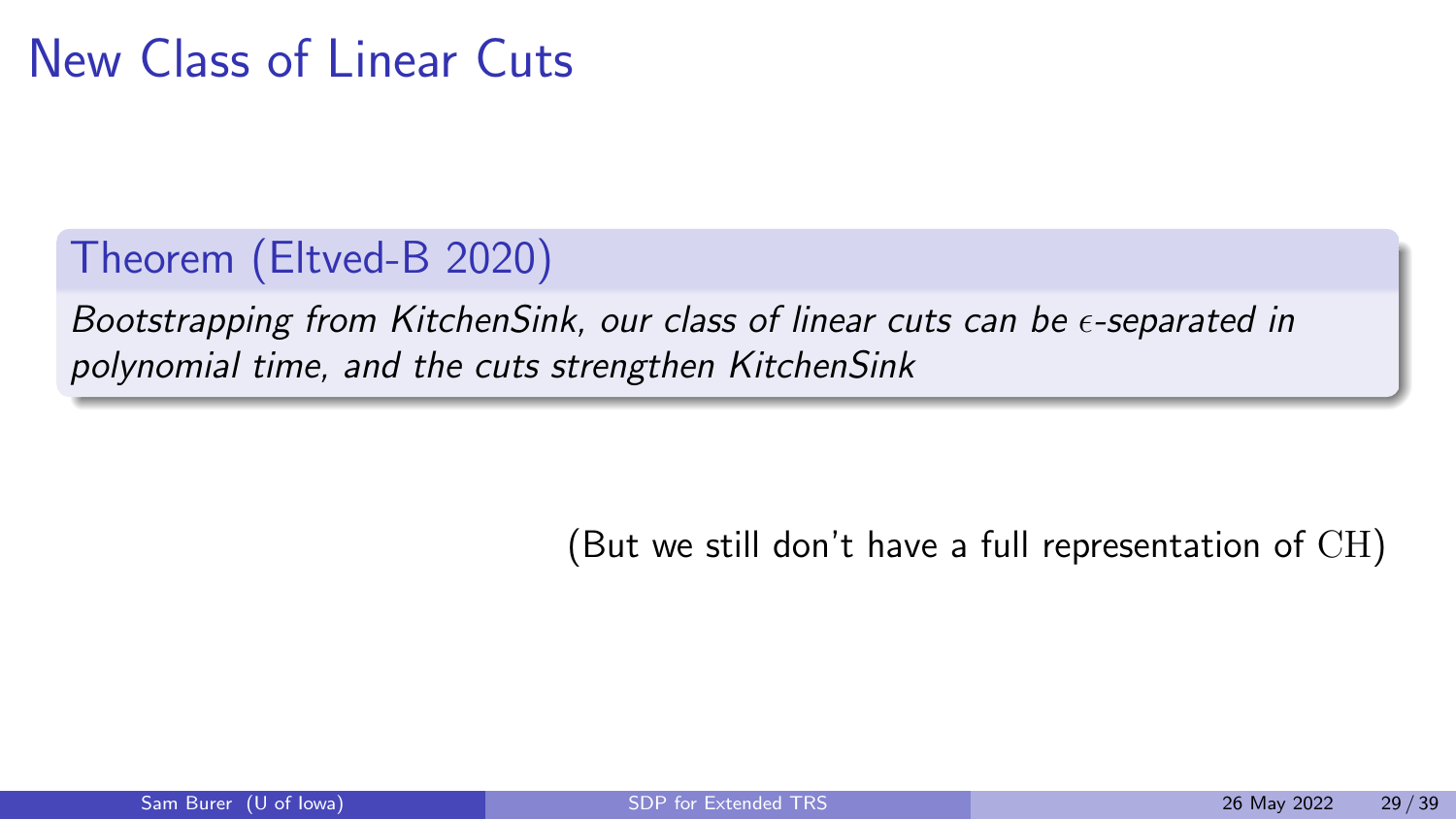# <span id="page-41-0"></span>**Outline**

#### **[Introduction](#page-2-0)**

#### 2 [A New Class of Cuts](#page-22-0)

#### <sup>3</sup> [A Bit of Computation](#page-41-0)

#### **[Applications](#page-44-0)**

#### **[Conclusions](#page-52-0)**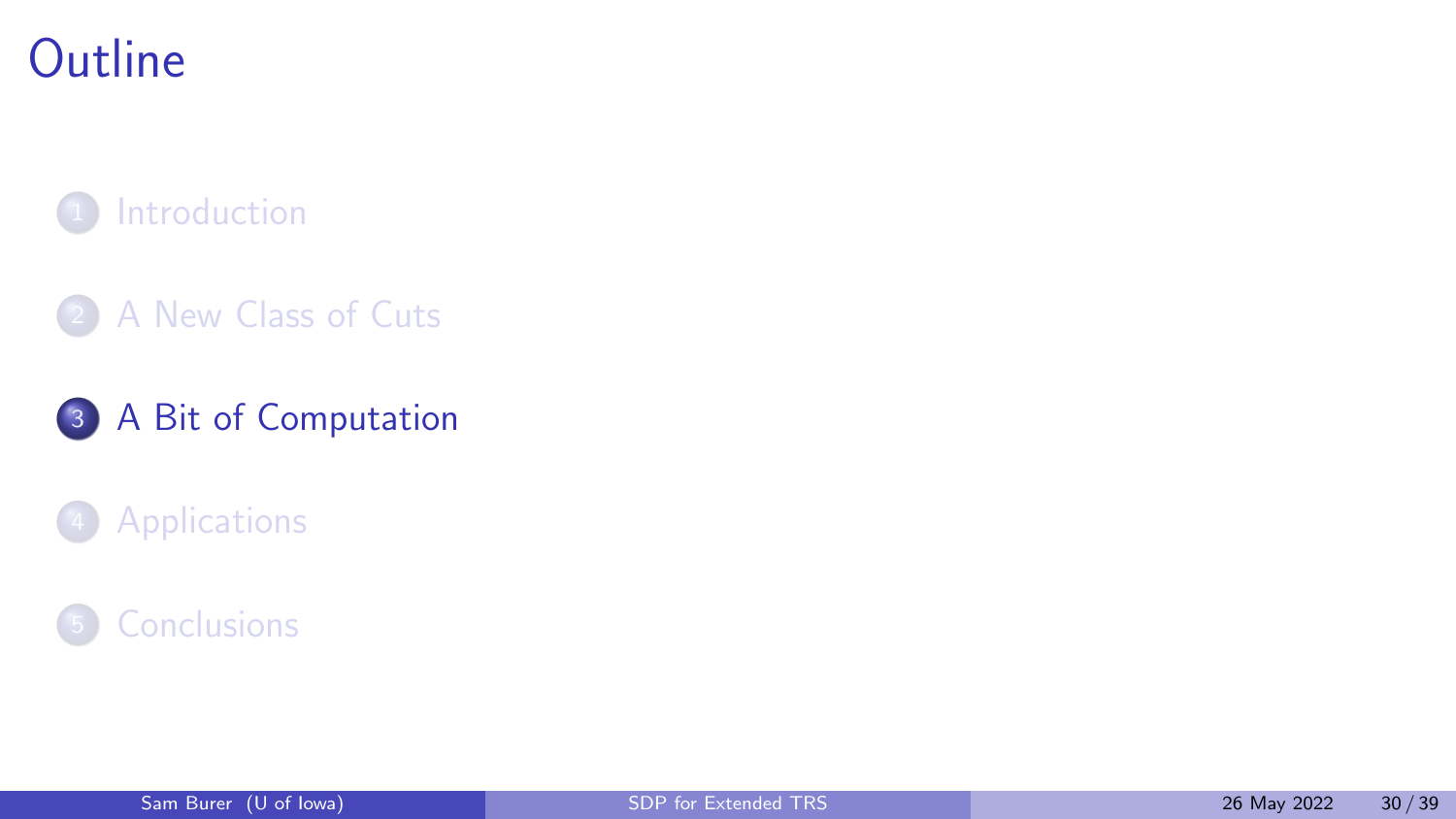# A Bit of Computation

- For each  $n = 2, \ldots, 10$ , we generated 15,000 random feas instances (with  $r=0$
- "Solved" means we get a rank-1 optimal solution
- We first solve KitchenSink and then, if necessary, add our cuts
- Note: For  $n = 10$ , solving KitchenSink took 50 seconds, and generating a single cut took approximately 64 seconds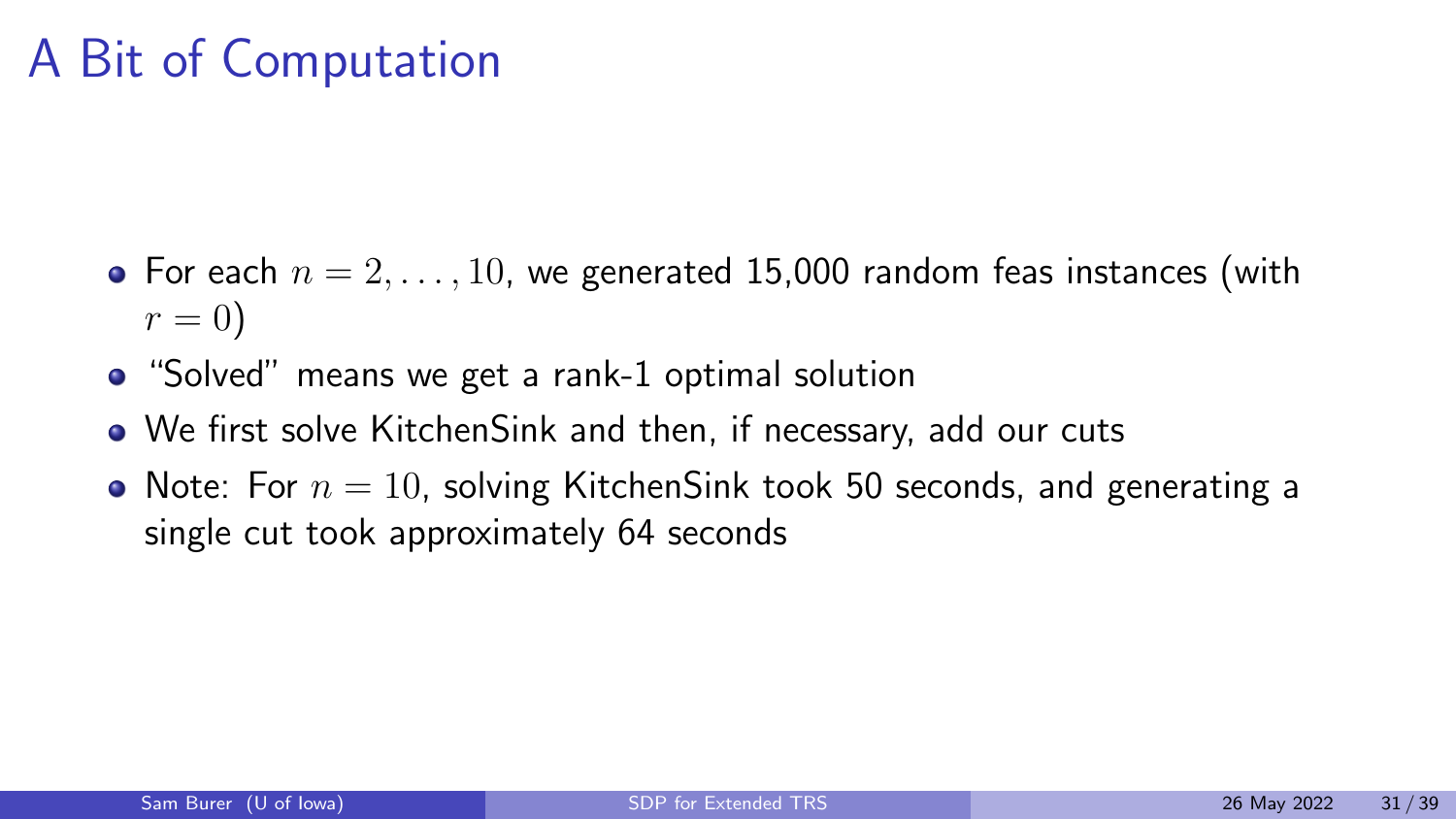# A Bit of Computation

| $\boldsymbol{n}$ | $#$ unsolved   | $#$ solved avg cuts |                |
|------------------|----------------|---------------------|----------------|
|                  | by KitchenSink | by new cuts         | added          |
| 2                | 15             | 15                  | 2              |
| 3                | 50             | 30                  | 2              |
| 4                | 36             | 28                  | $\overline{2}$ |
| 5                | 29             | 27                  | 3              |
| 6                | 15             | 12                  | 3              |
| 7                | 13             | 11                  | $\overline{2}$ |
| 8                | 12             | 12                  | $\overline{2}$ |
| 9                | 6              | 5                   |                |
| 10               | 6              | 5                   | 3              |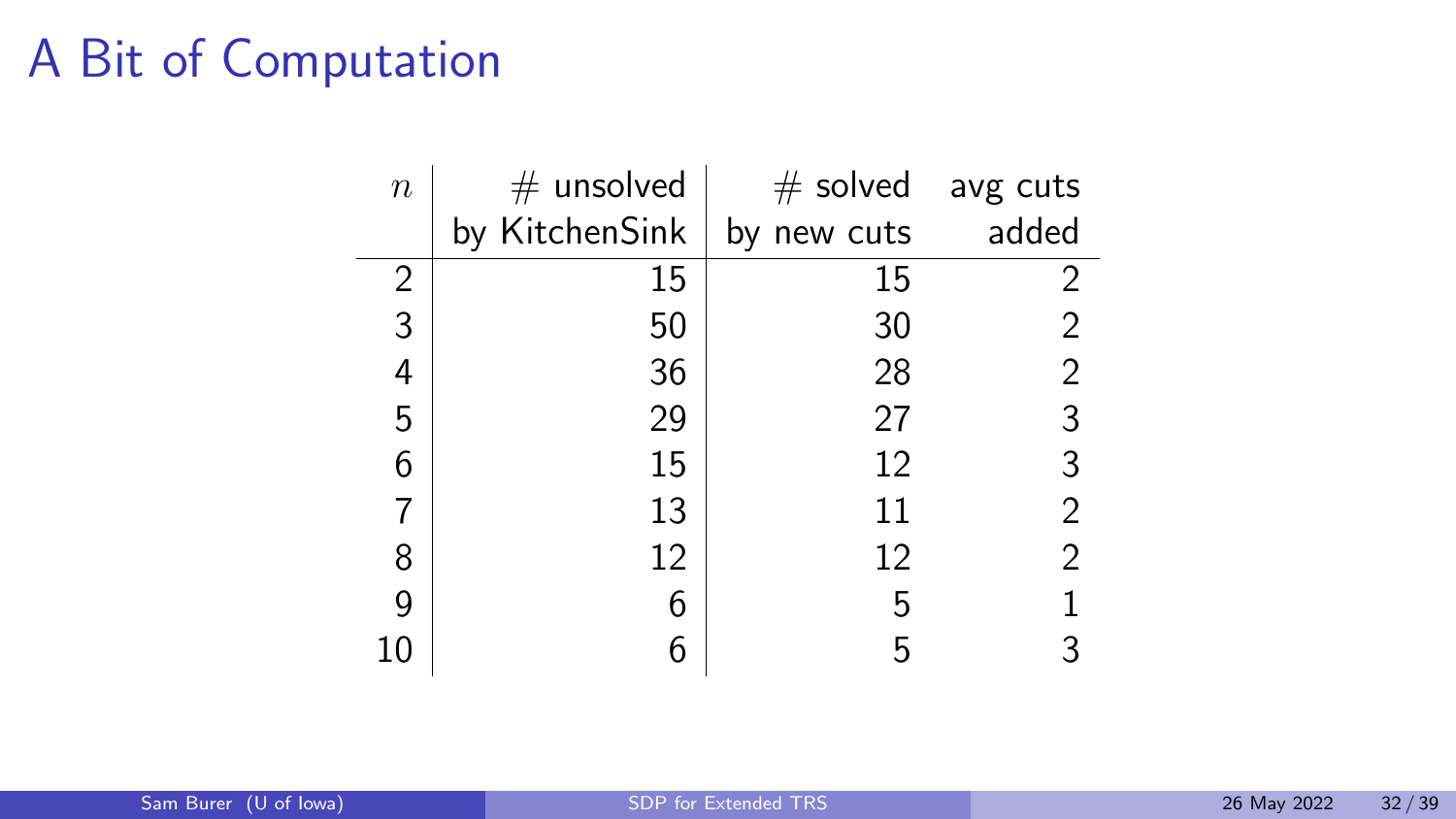# <span id="page-44-0"></span>**Outline**

#### **[Introduction](#page-2-0)**

- 2 [A New Class of Cuts](#page-22-0)
- <sup>3</sup> [A Bit of Computation](#page-41-0)

#### <sup>4</sup> [Applications](#page-44-0)

#### <sup>5</sup> [Conclusions](#page-52-0)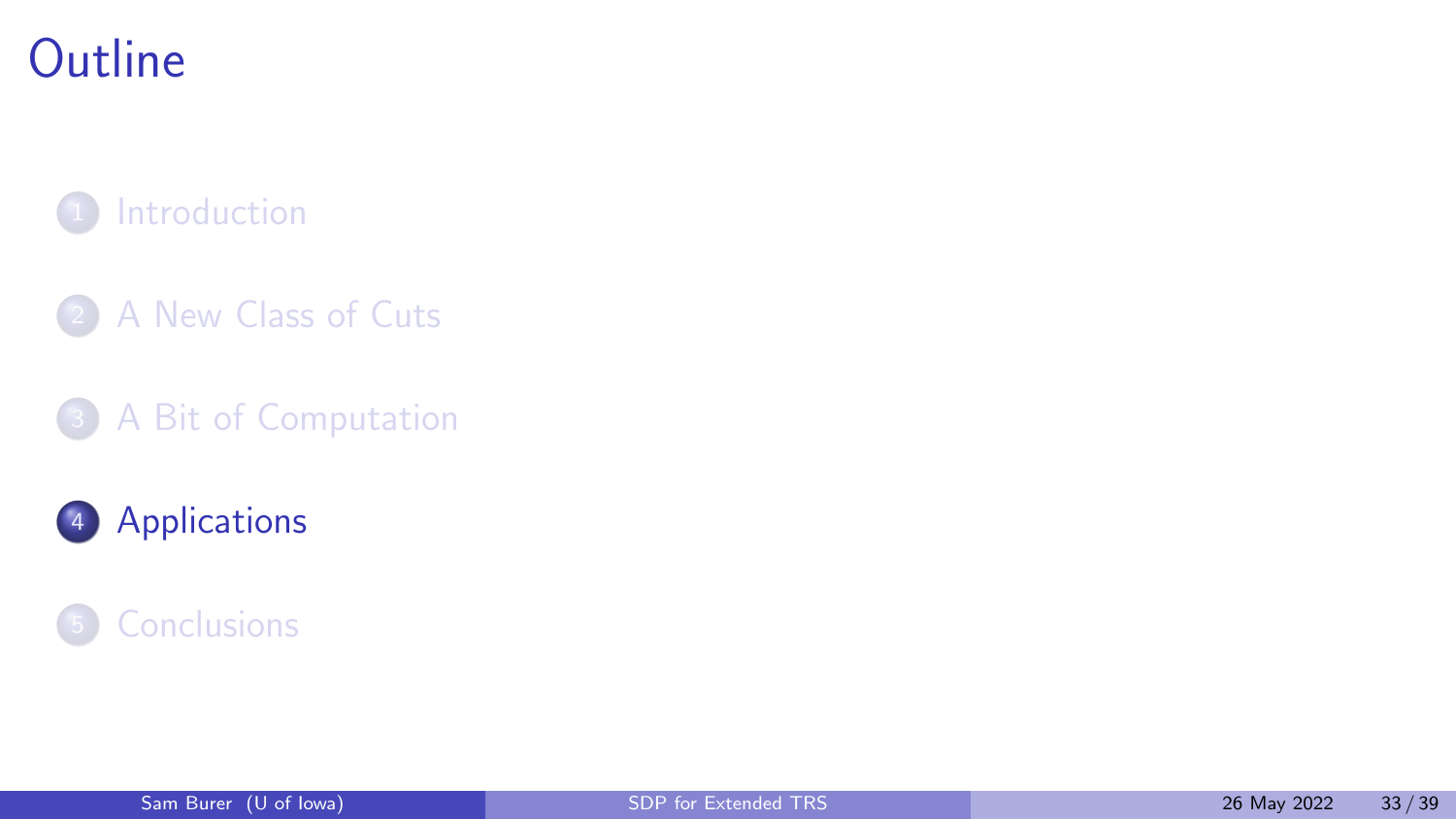# Application: Optimal Power Flow

Proposition (Eltved-B 2020)

The ACOPF cuts

$$
\pi_0 + \pi_1 W_{11} + \pi_2 W_{22} + \pi_3 W_{12} + \pi_4 T_{12} \ge U_{22} W_{11} + U_{11} W_{22} - U_{11} U_{22}
$$
  

$$
\pi_0 + \pi_1 W_{11} + \pi_2 W_{22} + \pi_3 W_{12} + \pi_4 T_{12} \ge L_{22} W_{11} + L_{11} W_{22} - L_{11} L_{22}
$$

are members of our class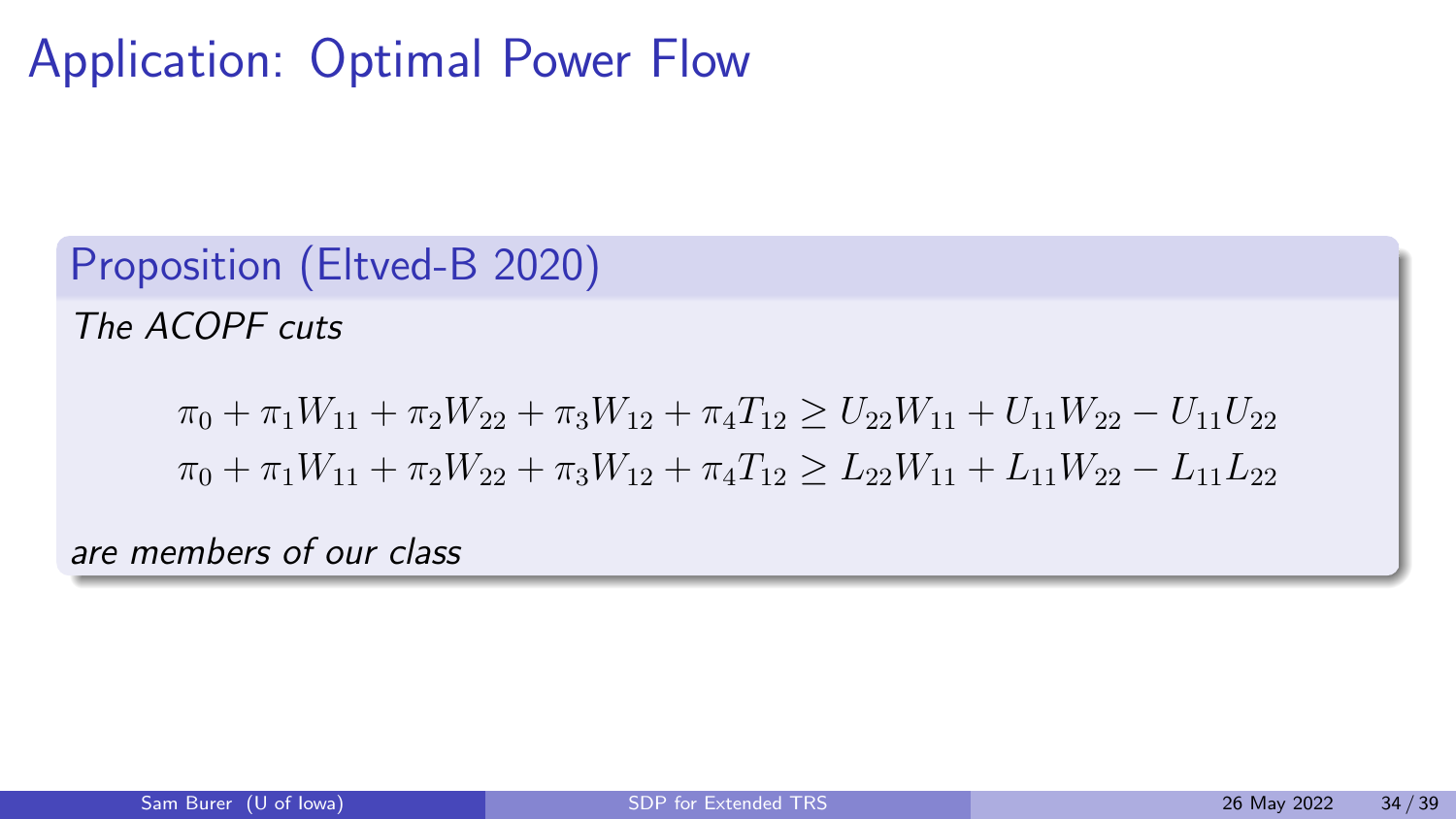$$
CH := \text{conv}\left\{ (x, xx^T) : ||x|| \le 1, x \ge 0 \right\}
$$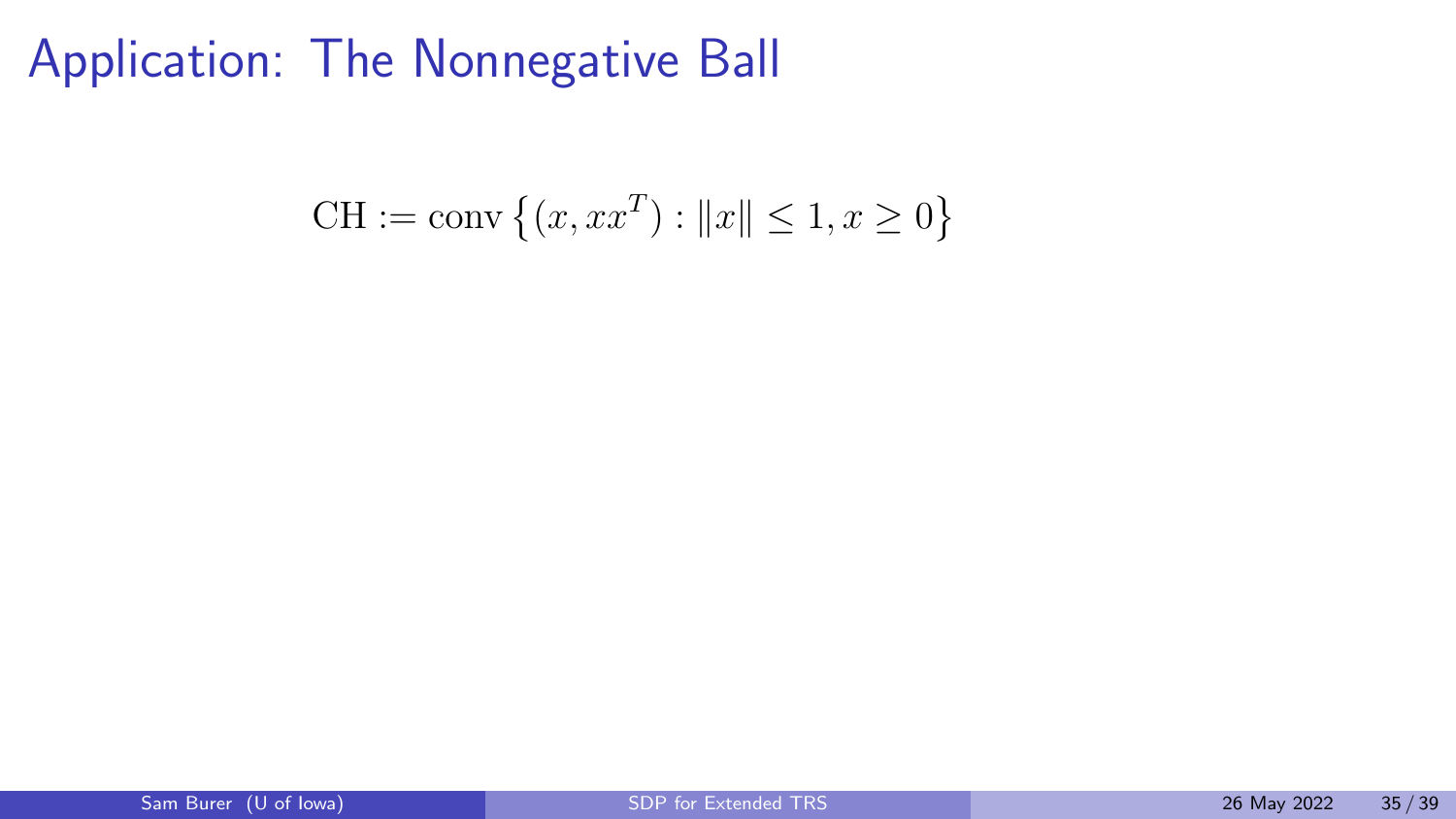CH := conv {
$$
(x, xx^T)
$$
 :  $||x|| \le 1, x \ge 0$ }  
= conv { $(x, xx^T)$  :  $||x|| \le 1, x \ge 0$   
 $0 \le s^T x \le 1 \quad \forall ||s|| = 1$ }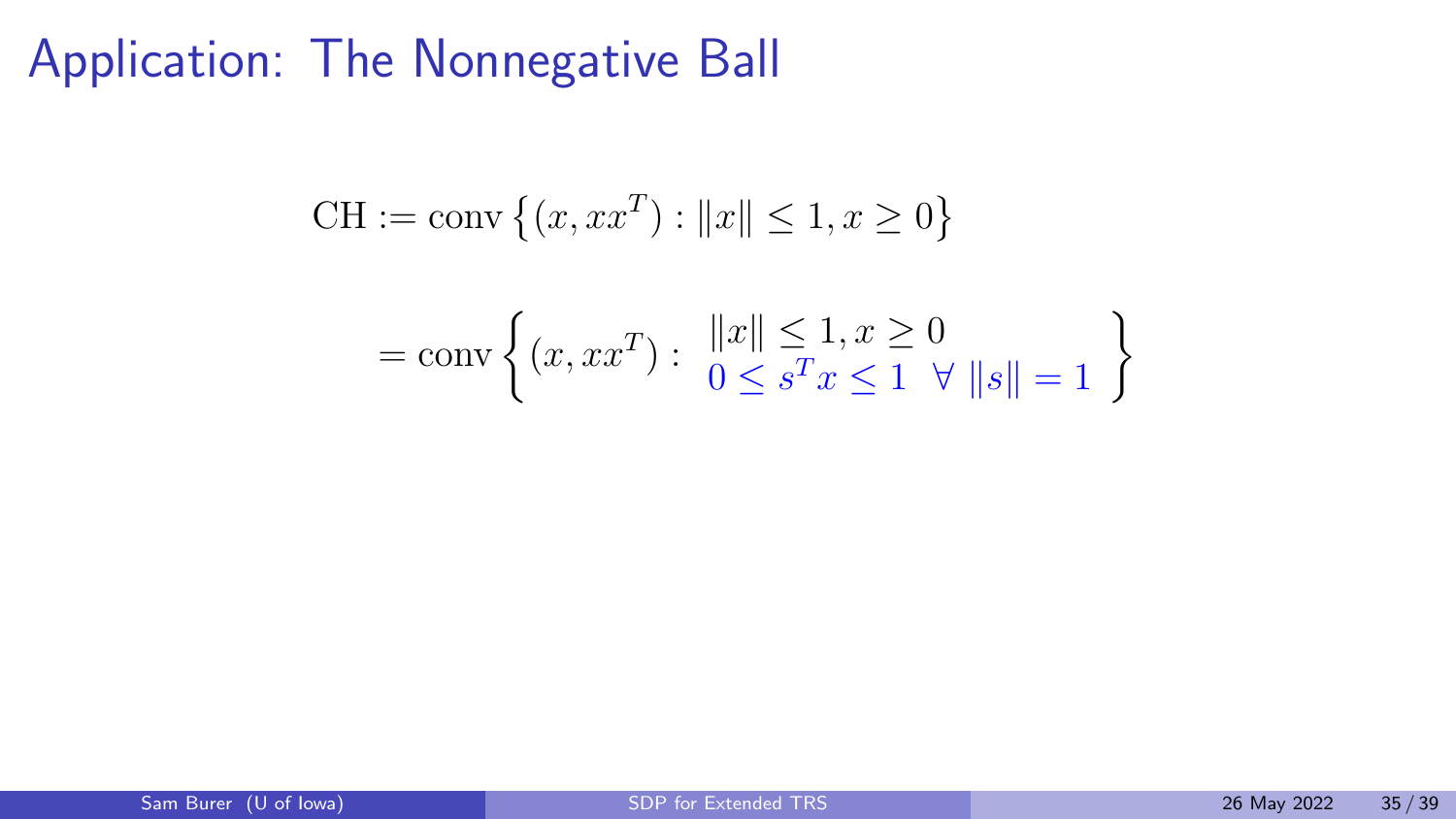$$
CH := \text{conv}\left\{ (x, xx^T) : ||x|| \le 1, x \ge 0 \right\}
$$
  
= 
$$
\text{conv}\left\{ (x, xx^T) : ||x|| \le 1, x \ge 0 \mid 0 \le s^T x \le 1 \quad \forall \ ||s|| = 1 \right\}
$$
  

$$
\subseteq \text{conv}\left\{ (x, xx^T) : ||x|| \le 1, ||x|| \le e^T x \mid 0 \le s^T x \le 1 \quad \forall \ ||s|| = 1 \right\}
$$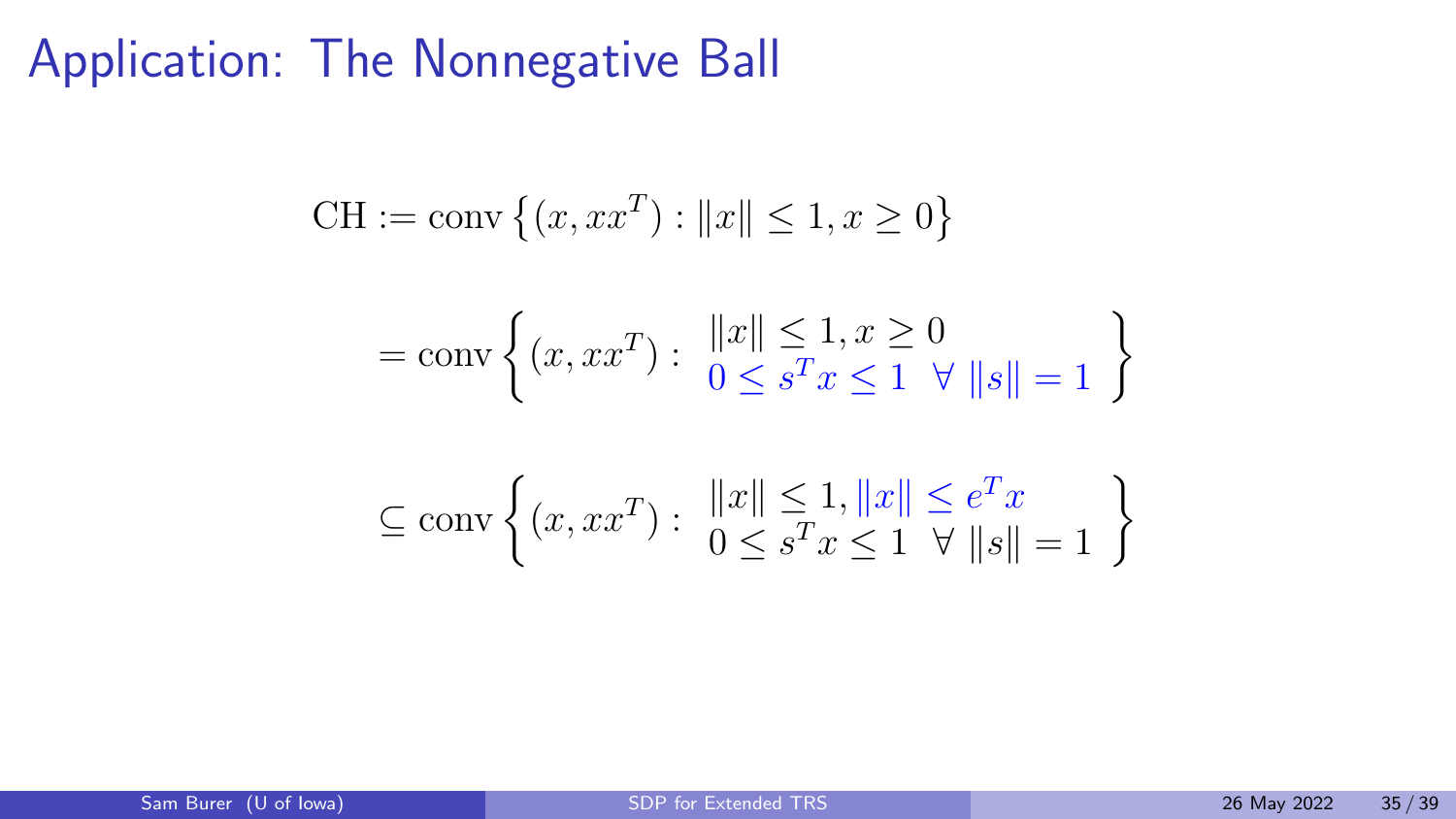$$
CH := \text{conv}\left\{ (x, xx^T) : ||x|| \le 1, x \ge 0 \right\}
$$
  
= 
$$
\text{conv}\left\{ (x, xx^T) : ||x|| \le 1, x \ge 0 \mid 0 \le s^T x \le 1 \quad \forall \ ||s|| = 1 \right\}
$$
  

$$
\subseteq \text{conv}\left\{ (x, xx^T) : ||x|| \le 1, ||x|| \le e^T x \mid 0 \le s^T x \le 1 \quad \forall \ ||s|| = 1 \right\}
$$

(Equality holds for  $n = 2$ )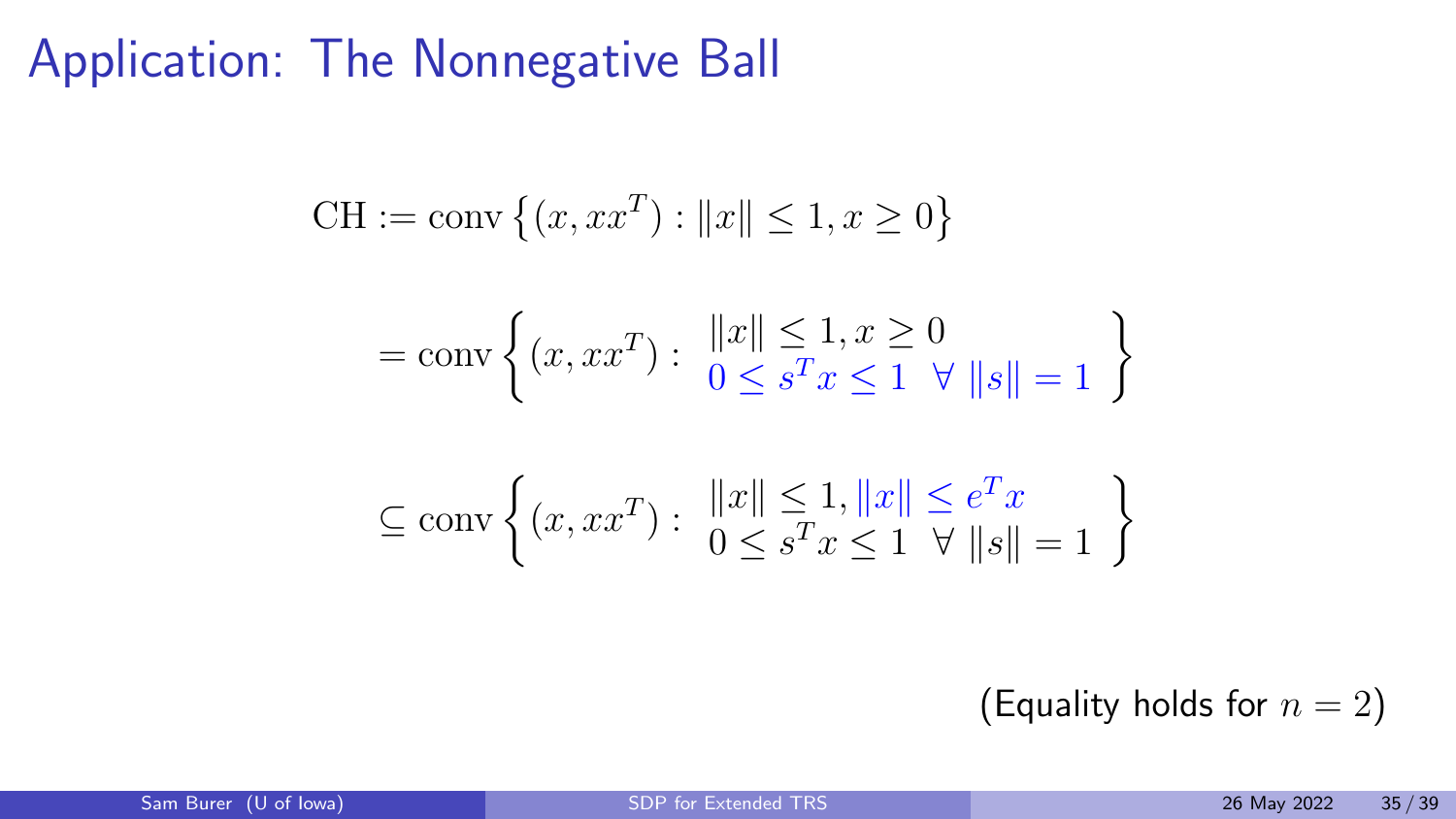### Theorem (Eltved-B 2020)

Let  $(I, J)$  be a partition of  $\{1, \ldots, n\}$ , and define the domain

$$
\mathcal{D}_{IJ} := \left\{ (x, X) : \begin{array}{l} [Xe - x]_I \geq 0 \\ [Xe - x]_J \leq 0 \end{array} \right\}.
$$

Then the following SOC constraints are locally valid on  $\mathcal{D}_{LL}$ :

$$
||[Xe - x]_J|| \le 1 - \text{trace}(X)
$$

$$
||[Xe - x]_I|| \le e^T x - \text{trace}(X)
$$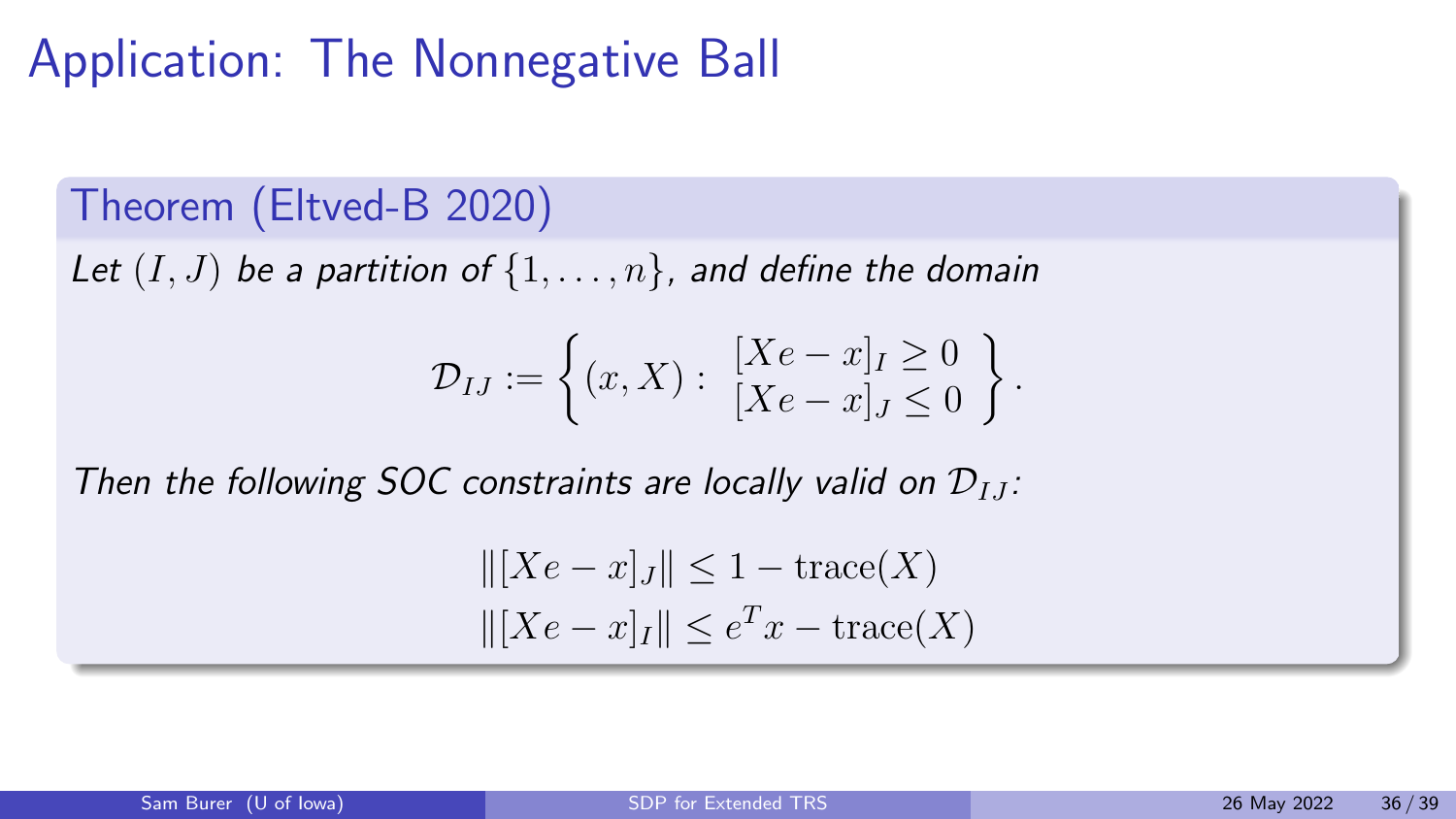**Conjecture** 

For  $n = 2$ , KitchenSink plus these locally valid cuts capture CH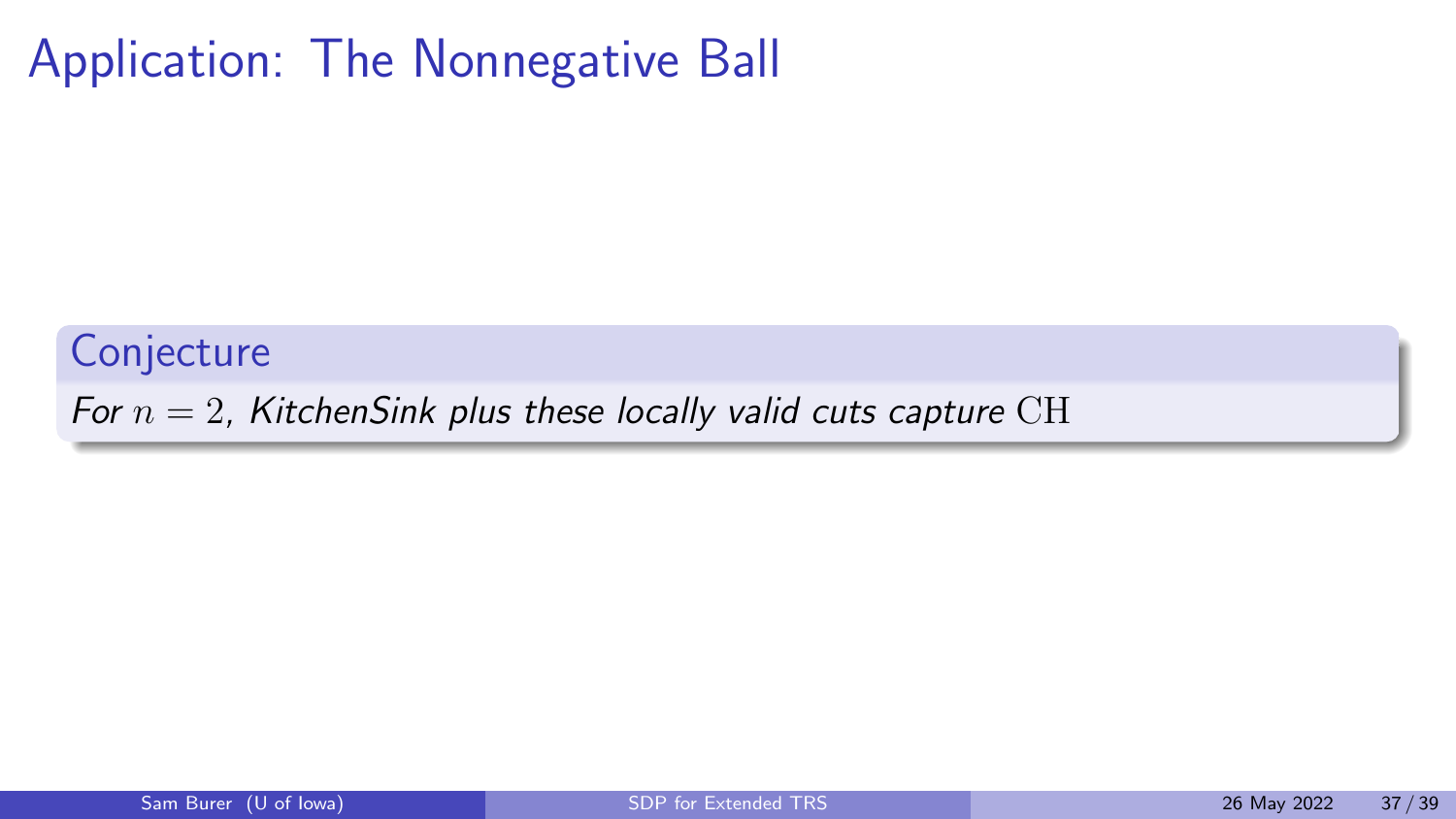# <span id="page-52-0"></span>**Outline**

#### **[Introduction](#page-2-0)**

- 2 [A New Class of Cuts](#page-22-0)
- <sup>3</sup> [A Bit of Computation](#page-41-0)

#### **[Applications](#page-44-0)**